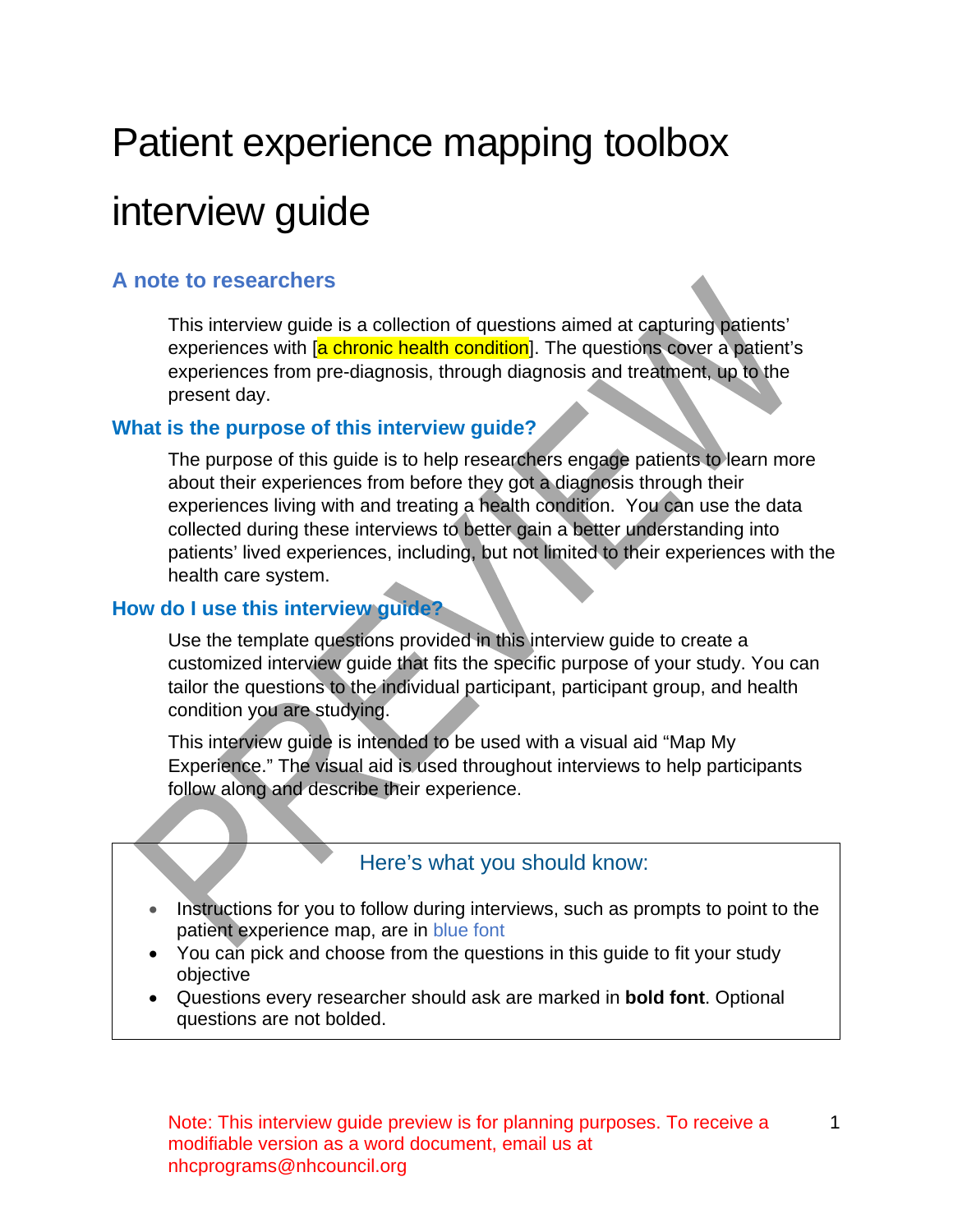# **Table of Contents**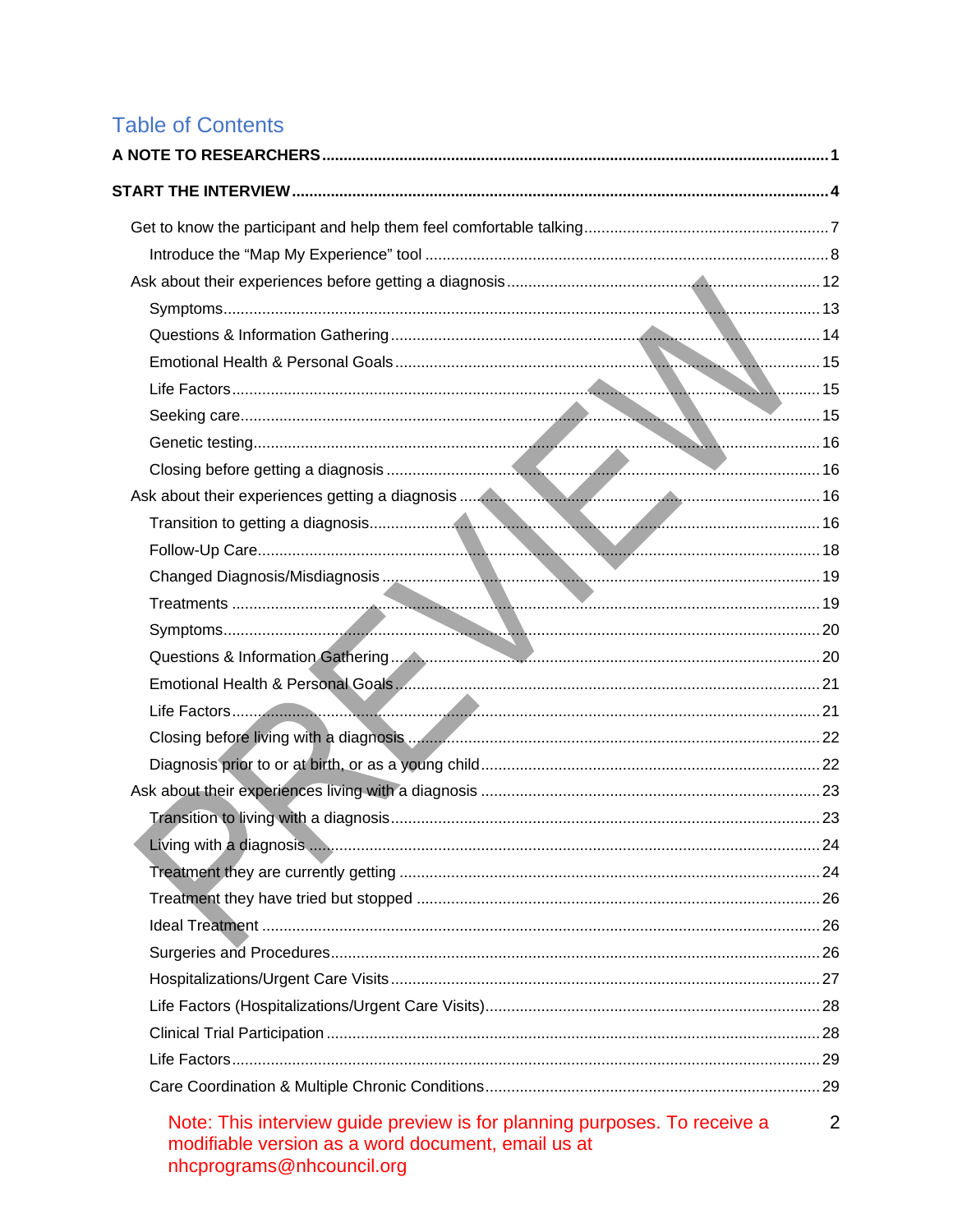$\mathfrak{S}$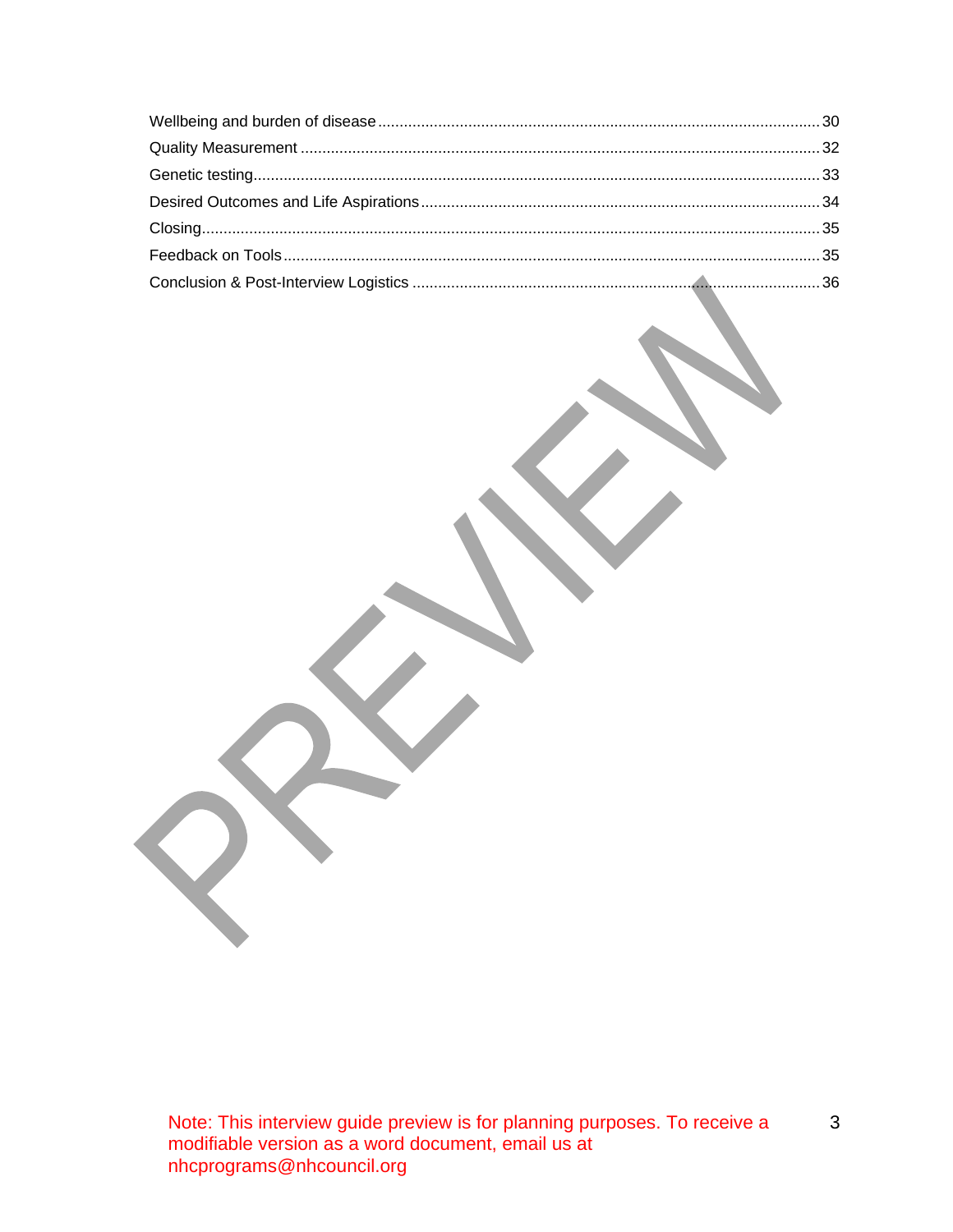

### <span id="page-3-0"></span>**Start the interview**

### **Introduce yourself and explain the interview's purpose**

**Hello, my name is [Interviewer]. Thank you for speaking with me today. I am conducting this interview for [organization name]. This interview will take about [x time] to complete.**

**The purpose of this interview is to learn about your experience with [condition] from the time before you got a diagnosis up until today. I also will ask for your feedback on the "Map My Experience" picture and on the questions I've asked you during the interview. We will use your feedback to make the map and the interview questions better for future interviews. We plan to make the map and the interview questions available to other researchers so they can understand what it is like to be a patient. As researchers and health care providers better understand your and other patients' experiences, they can develop better treatments and improve the quality of health care.** 

• **To get started, we will go through the privacy disclosures and I'll get your consent to participate. Then, I'll ask some general questions about you. After that, I will introduce the "Map My Experience" tool that will help guide the interview. Lastly, I'll be asking you a wide range of questions about your condition. We are interested in your thoughts and opinions. There are no right or wrong answers. You do not have to answer any questions that make you feel uncomfortable. Just tell me when there is a question you prefer to not answer and I will skip to the next question.**

**This work is funded by [funder]. You will receive payment for your time participating in this interview. You should expect payment in [XX] days.**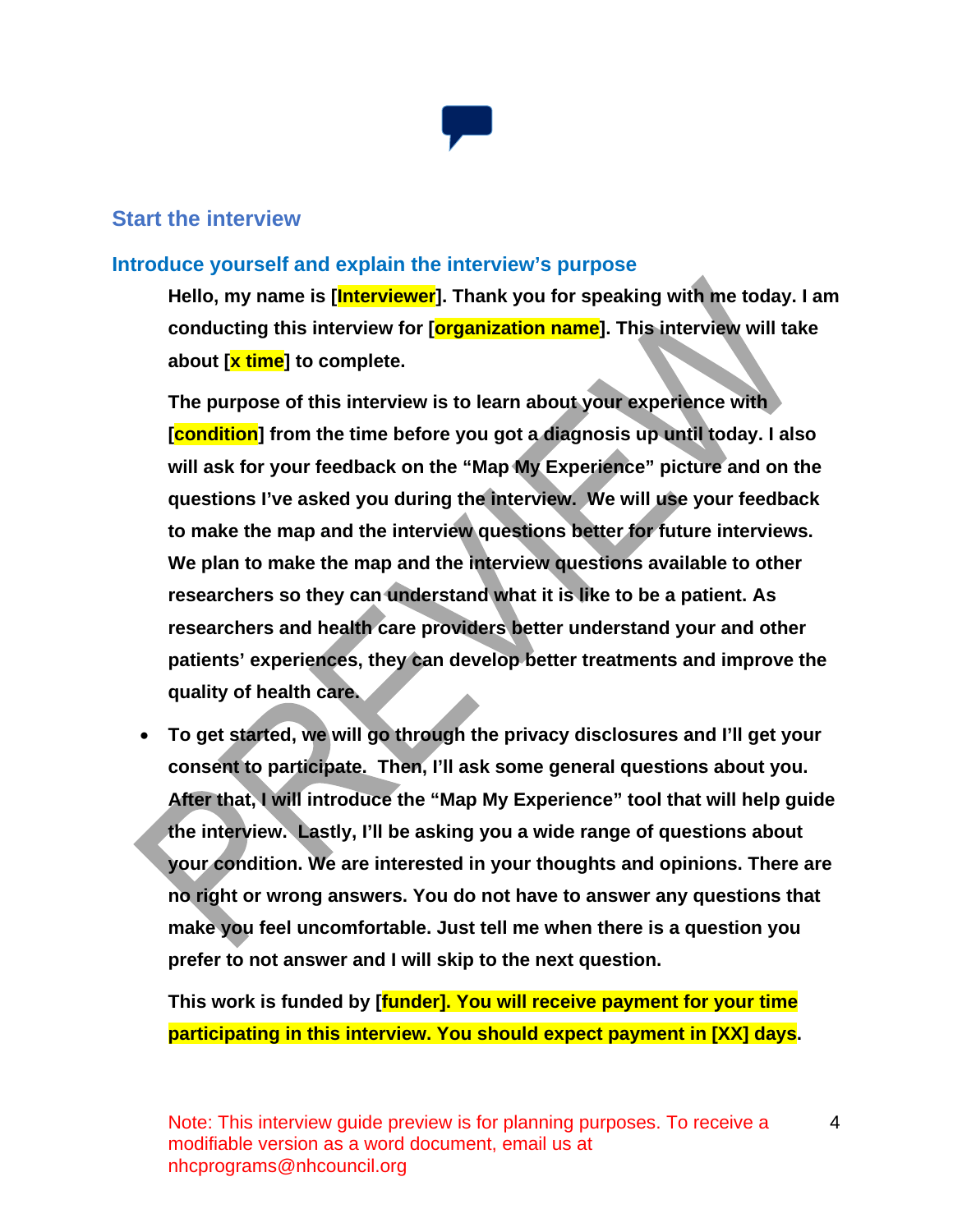### **Give privacy disclosures**

(Adjust text to fit your study specifics)

**Before we start our discussion, let's talk about privacy of everything you tell us during this interview.** 

**We will be careful to protect your privacy in these ways:**

- **All the information you provide will be used for the purpose of this research project only.**
- **With your permission, I will be audio-recording this interview. Please speak loudly and clearly so that all your comments will be captured on the audio-recording.**
- **The recording will be kept private. We will use the recording to create a written version of our discussion to be reviewed later and to take complete notes.**
- **Recordings will be stored until the written version has been created and analyzed.**
- **We will not associate your name with any of your comments. Instead, you will be identified with an ID number to protect your identity and confidentiality.**
- **When we present study results, we will combine the data from all patients and present it as group data, not individual responses.**
- **In some cases, we might want to highlight or quote a statement you made because it conveys an important point. However, we would never use your name with any statement.**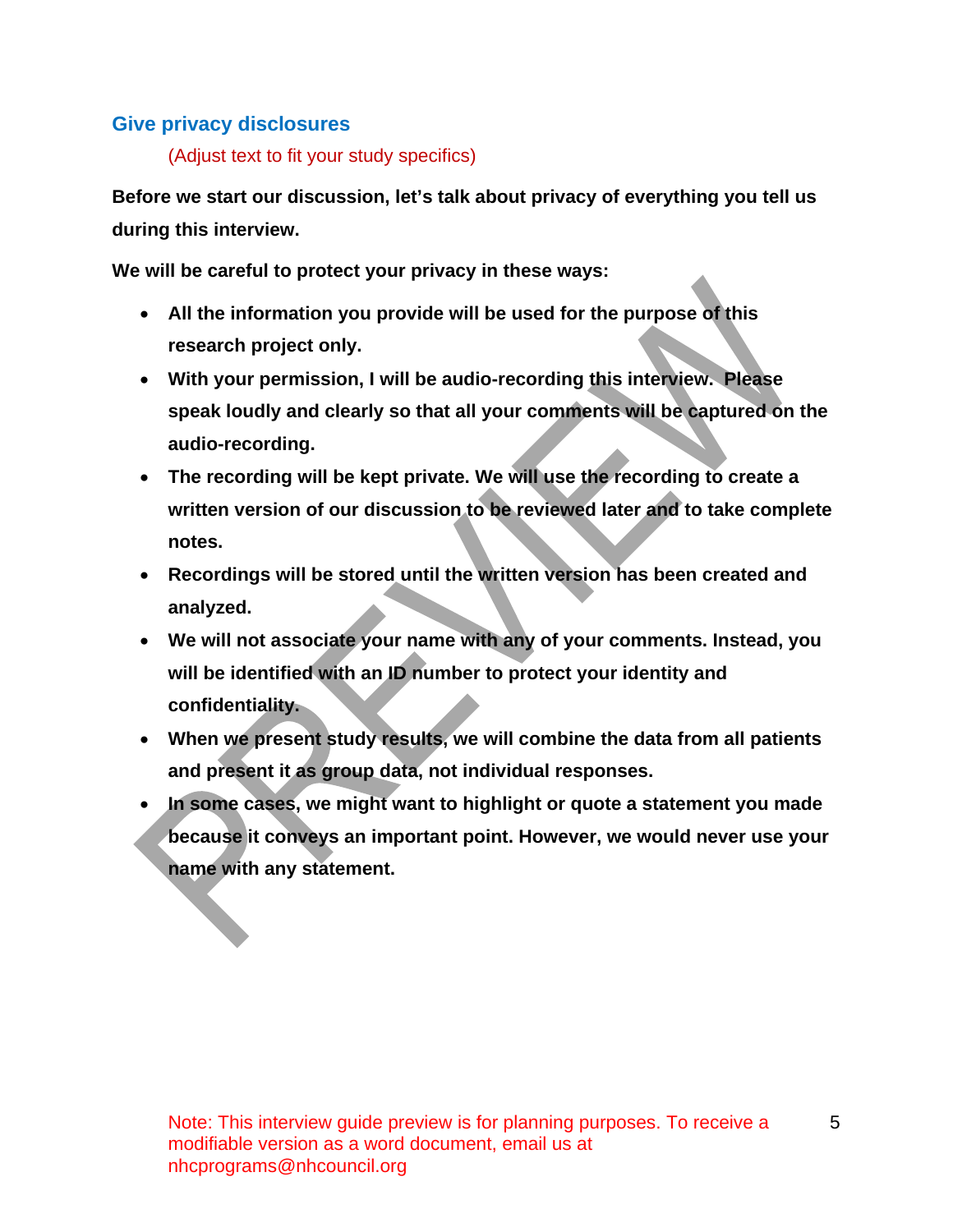#### **Get consent**

**Before we start, what questions do you have for me?** 

### **Answer any questions they have.**

**Do you agree to take part in this interview?** 

**Wait for response.**

If 'No':

**Okay, I understand you have decided not to take part. What could we do next time to make it easier for you to take part in an interview?** 

**Write the reason, try to clarify any questions so they might agree to take part. Thank them for taking the time to speak with you today.** 

If 'Yes':

**Thank you for agreeing to take part and be recorded. Also, I wanted to let you know I may be taking notes throughout the interview as you will be providing a lot of beneficial information. As a result, there may be times that I am silent. Please don't think I am not listening if that happens.**

**Ok, I will start recording now. You can skip (or not answer) any questions you do not feel comfortable answering, and you can stop the interview at any time.**

### **Start recording.**



### **Check recording is in progress.**

### **This is participant [ID] and today's date is [date]. Could you please confirm**

#### **once more for me that you agree to be recorded?**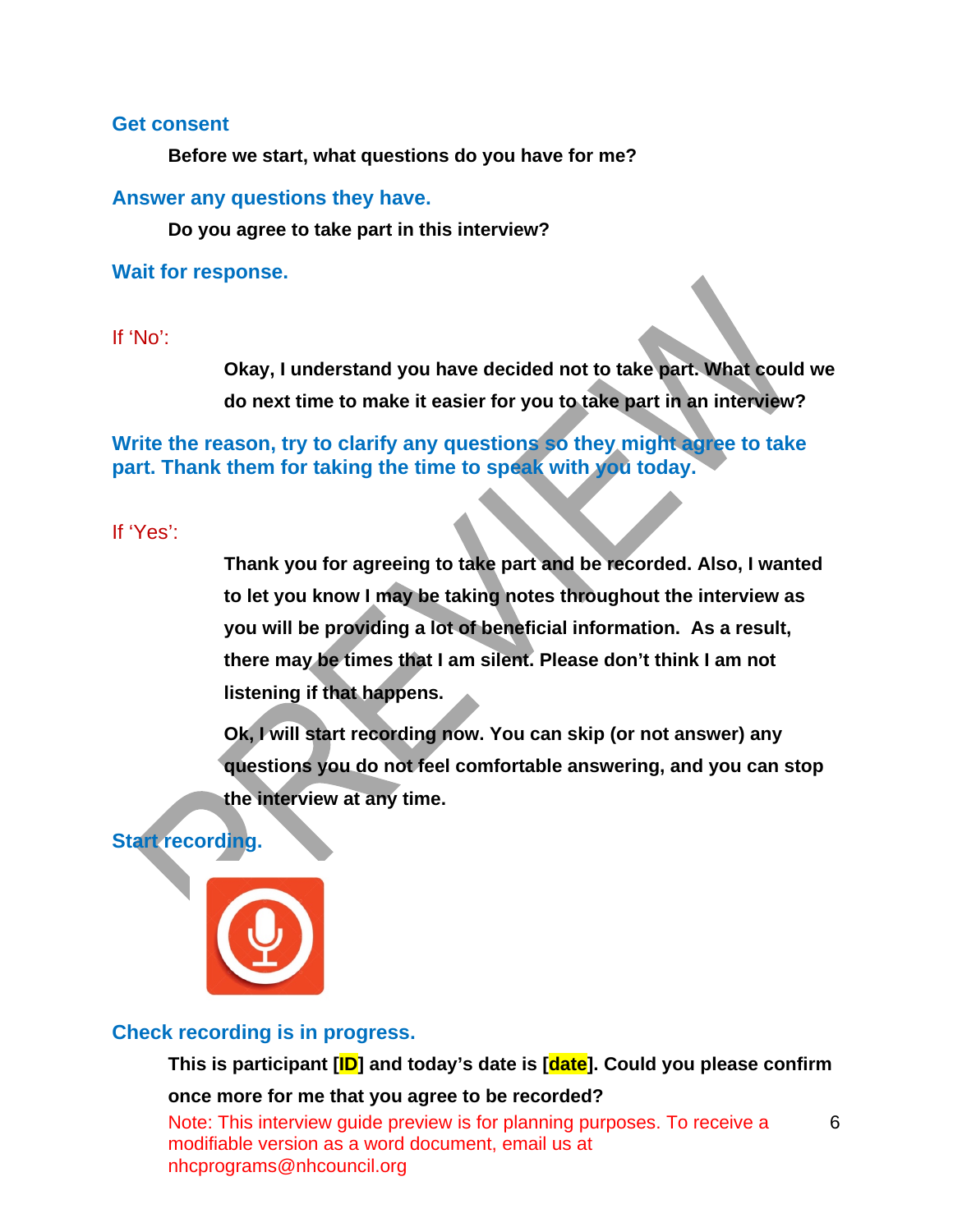### **Wait for response.**

**Thank you.**

# <span id="page-6-0"></span>**Get to know the participant and help them feel comfortable talking**

**To start off, could you please tell me a little about yourself? For example, do you have any hobbies, do you work, volunteer, or go to school?**

**Do you have family members that you rely on? Do they live close by? How about friends or caregivers?** 

- What part of the country do you live in?
	- Could you please describe where you live in a little detail, for example, do you live in the city, suburbs, a small town, or in a rural area?
	- How convenient is it for you to get to and from [work, grocery store, school, etc.]?

# **Choose 1 of the following:**

- What other kinds of activities are you or your family members involved in?
- Do you have a set routine or does your schedule vary?
- What takes up most of your time on an average day?
- What is a typical day for you?
- What is a good day for you? What is a bad day for you?
- Variation: What is a perfect day for you?

### **Capture additional demographic information here as needed.**

**Great, thank you. Next, I am going to show you and explain a tool that will help with our interview.**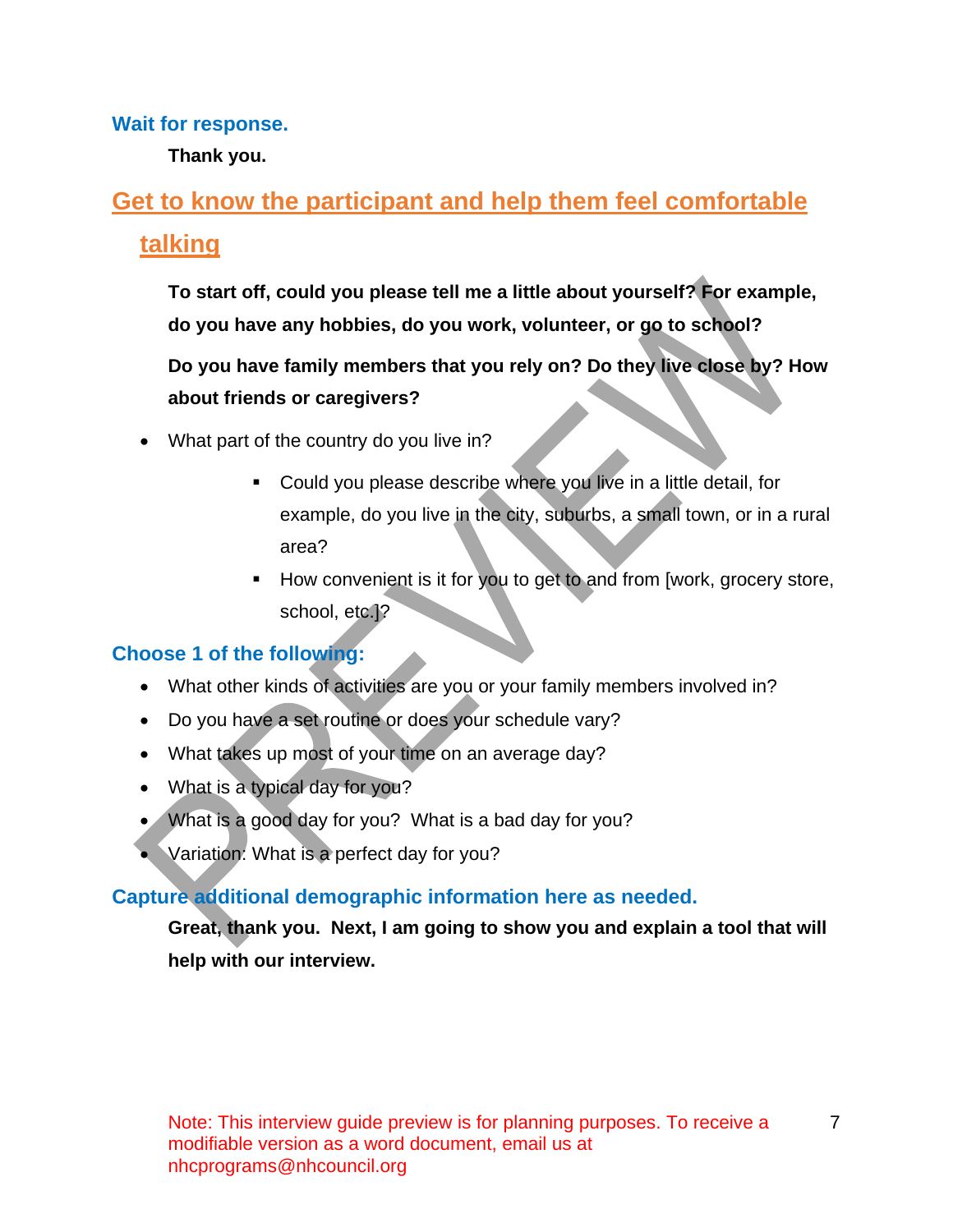### <span id="page-7-0"></span>**Introduce the "Map My Experience" tool**

**For virtual interviews, pull up the "Map My Experience" tool on your screen.** 

**For in-person interviews, hand a paper copy to the participant. If virtual:**

**Let's look at the screen now. Can you see it okay?** 

### **Wait for response.**

**This is called the "Map My Experience" tool. It's a tool to help guide discussions with patients about their experiences to make sure we don't forget to talk about important parts of a patient's journey.** 

**Keep in mind, the purpose of the map is just to help guide our discussion. We will note the things that you have experienced and be sure to focus on those during our conversation. As we go through these items, if you have a question or if something does not make sense, please let me know and we can talk more to be sure it is clear.**

**Let's begin on the left side of the map with a general overview. As you can see, the map has three islands and has two starting points on the first island. From there, you can follow two different paths going from island to island to help you talk about your own patient experience.** 

**I will now be taking a closer look at symbols and icons on each island.**

# **Point to the red icon, "Life Before Getting a Diagnosis".**

**The to the left island that is called, "Life Before Getting a Diagnosis," is meant to represent your experiences before you got your diagnosis, the time before a doctor telling you that you have a health condition.** 

# **Point to the purple section, "Getting a diagnosis".**

**The purple icon on the middle island shows experiences getting a diagnosis, and**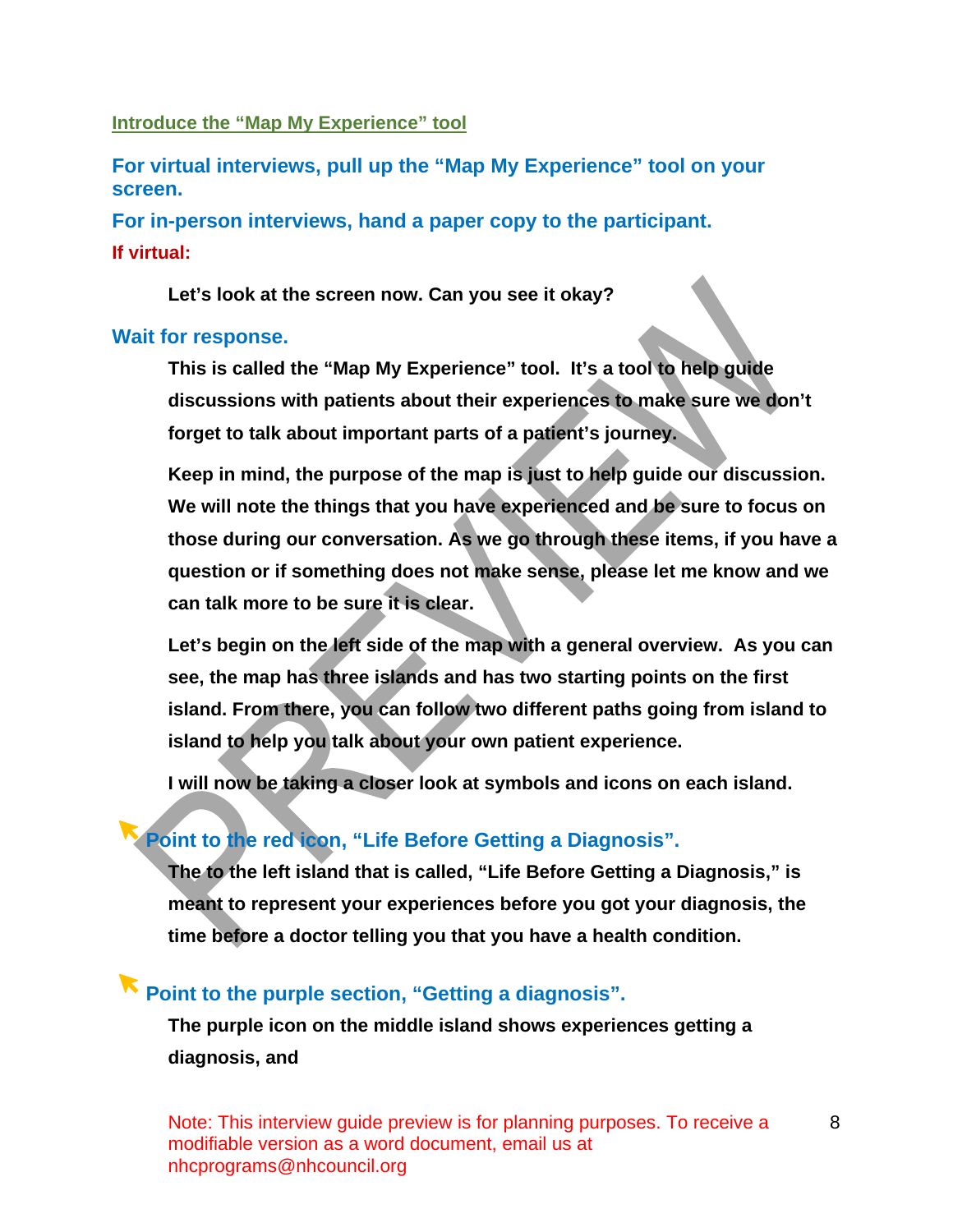# **Point to green section, "Living with a Diagnosis."**

**The green icon on the island to right represents your life after your condition was diagnosed.**

**Every patient has different experiences, so you might not have experienced everything on this map. That's OK. For example, some people get a diagnosis in 10 minutes, and for others it might take years and many doctor visits.** 

**Let's take an in-depth look at the items and symbols on each island.**

# **Point to the lifestyle changes on island 1; then to yogis on islands 2 & 3**

**The farm stand, no smoking sign, and person doing yoga — are a place to think about any lifestyle changes you may have made. For example, perhaps you worked to improve your diet, increased your physical activity, tried to reduce stress levels, or changed your alcohol habits. Throughout the interview, I'd like to hear about those changes.**

# **Point to the information booths on each island**

**The information booths on each island represent getting information these booths are a place to think about where you went to get information about your symptoms, [condition], or side effects from treatments. It could be from a person, website, online forum, patient community, book, or any other source of information.**

# **Point to the health care buildings on each island**

**There are also health care buildings on each island, including those buildings with the red cross on them that say "clinic" as well as the pharmacy on the third island. These buildings represent any interaction you may have had with any health care professional—whether that be at a hospital, clinic, rehabilitation center, pharmacy, acupuncturist, or another place you go to for care.**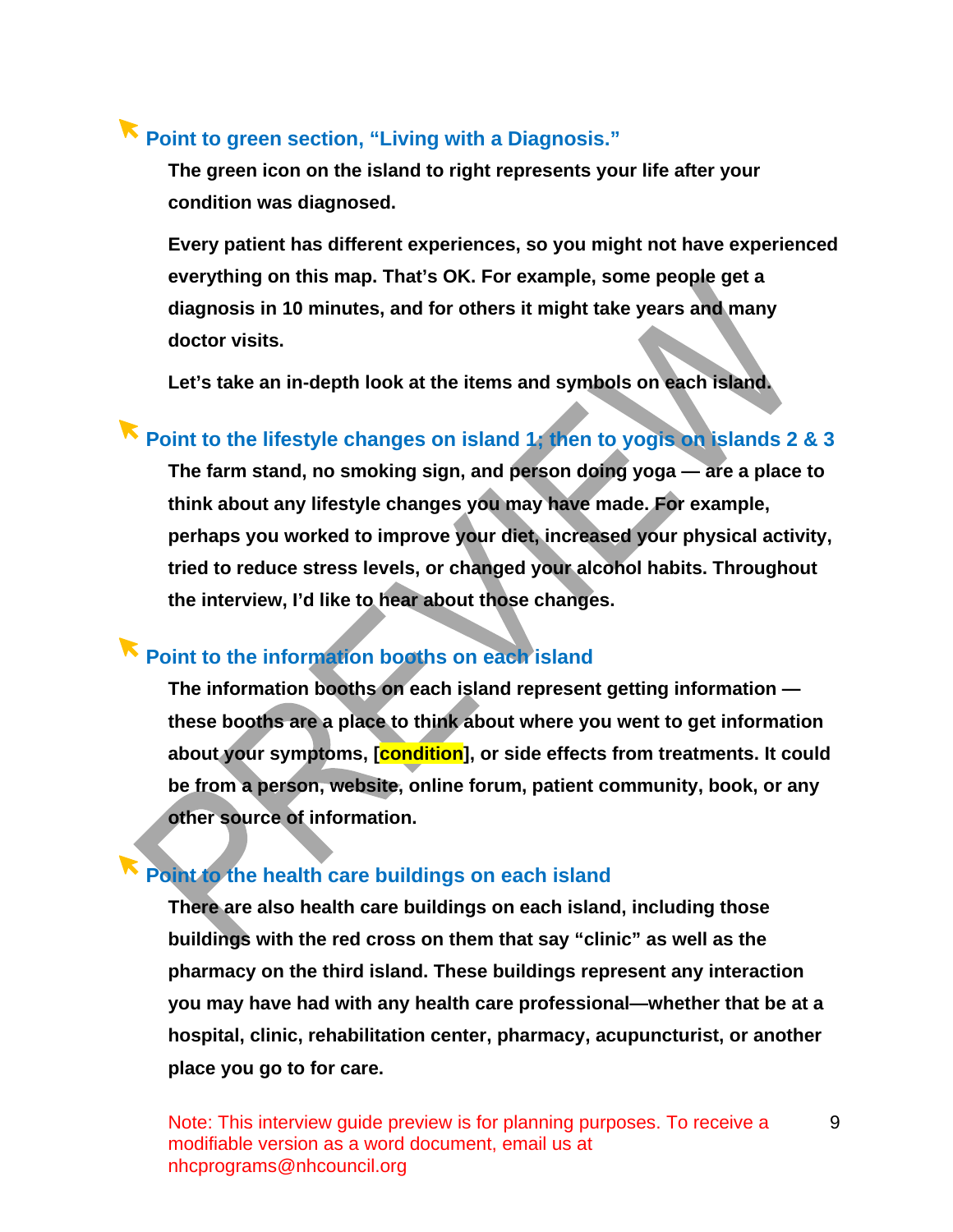# **Point to the dark blue section, "Desired outcomes and life aspirations".**

**You can see blue boxes on every island that say "personal goals," These correspond to any personal goals you may have or may have had. The dark blue box at the end of the path that says, "desired outcomes and life aspirations," is a place to think about your everyday goals and hopes. This could include being able to do a hobby, being able to attend an event, or being able to spend more time with friends and family.** 

# **Point to each of the white loops and mountains that diverge from the main path**

**The mountains and the loop on the second island represent having a difficult and/or lengthy time trying to receive a diagnosis. The loop on the third island represents any bad experiences or outcomes that might have happened with your treatment or condition. These might help you think about times in your patient experience when things have been more difficult. We can talk about those times later during the interview, if you are comfortable with it.**

# **Point to each of the brown bridges**

**You will also notice 2 brown colored bridges on the map. These bridges allow you to go back to the previous island if needed to allow for any setbacks (for example, a change in diagnosis or if you stopped seeking a diagnosis).** 

**Specifically, the brown bridge that connects the second and third island represents a misdiagnosis, a diagnosis that a doctor later changed, and it put you back on the second island.**

# **Point to "life factors" at the top.**

**One more thing about the map: At the top of this map, we have a row called "life factors." They include:**

• Family and support system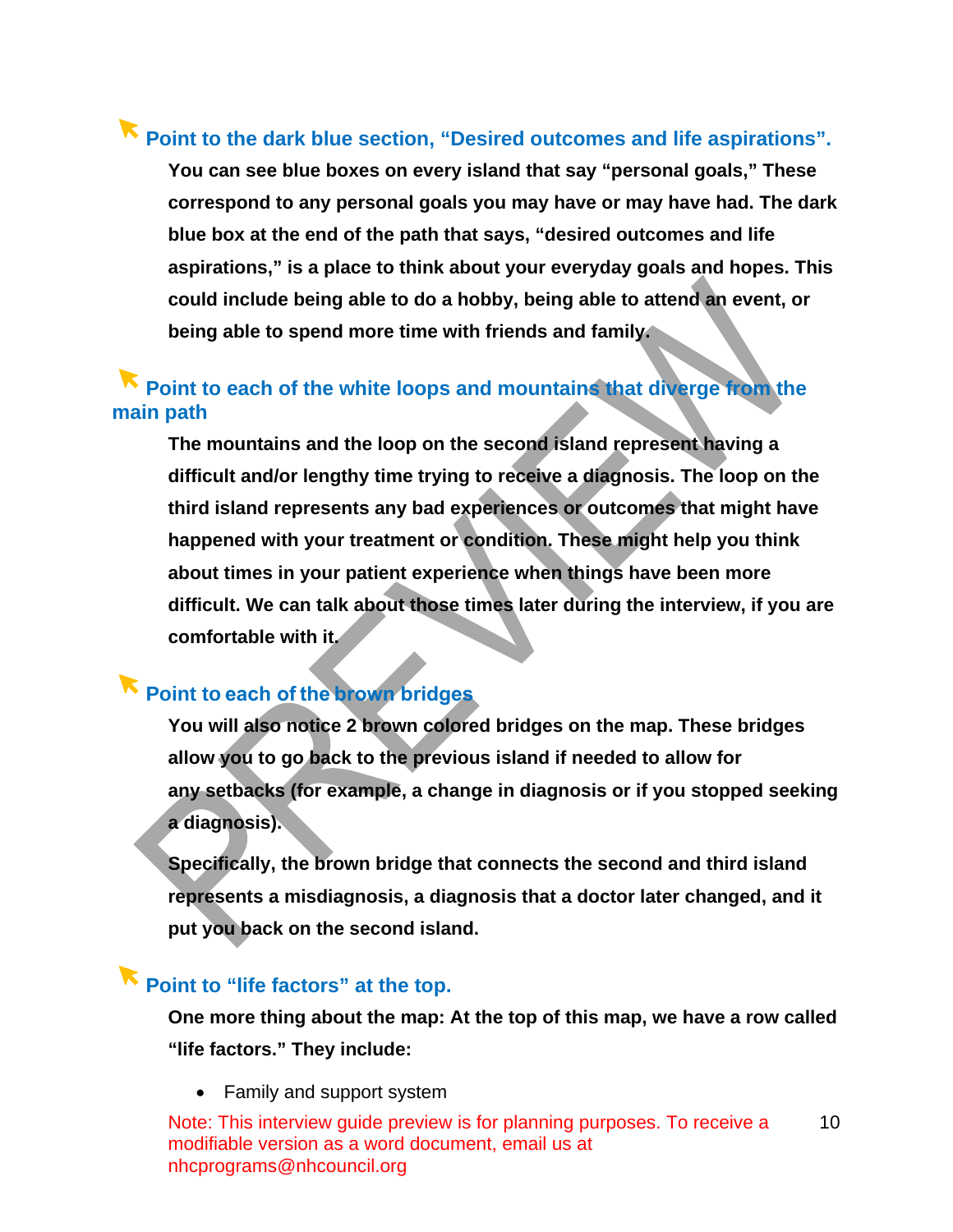- Work or student life
- Geography, housing, and transportation
- Health care
- Insurance and access to health care
- Mental health and other health conditions
- Finances and other costs
- Ethnicity, age, or gender

**As we go through the interview, I'll ask you about how these life factors are intertwined with your experience as a person with [condition]. For example, how your family or support system may be impacted by your condition, but also how they help you managing [condition].** 

### **Does that make sense?**

### If 'No,' give example:

For example, your personal finances might affect your decision to go see a doctor because a visit can be expensive. It might also affect whether you decide to start a treatment or not. The same may be true for your family or support system – they might encourage you to seek care from a certain type of health care provider or get a certain treatment. This could affect your experiences after you get a diagnosis. Does this make sense to you?

**If 'No', give further examples until meaning is clear.**

**Do you have any questions before we continue?**

### **Answer any questions they have.**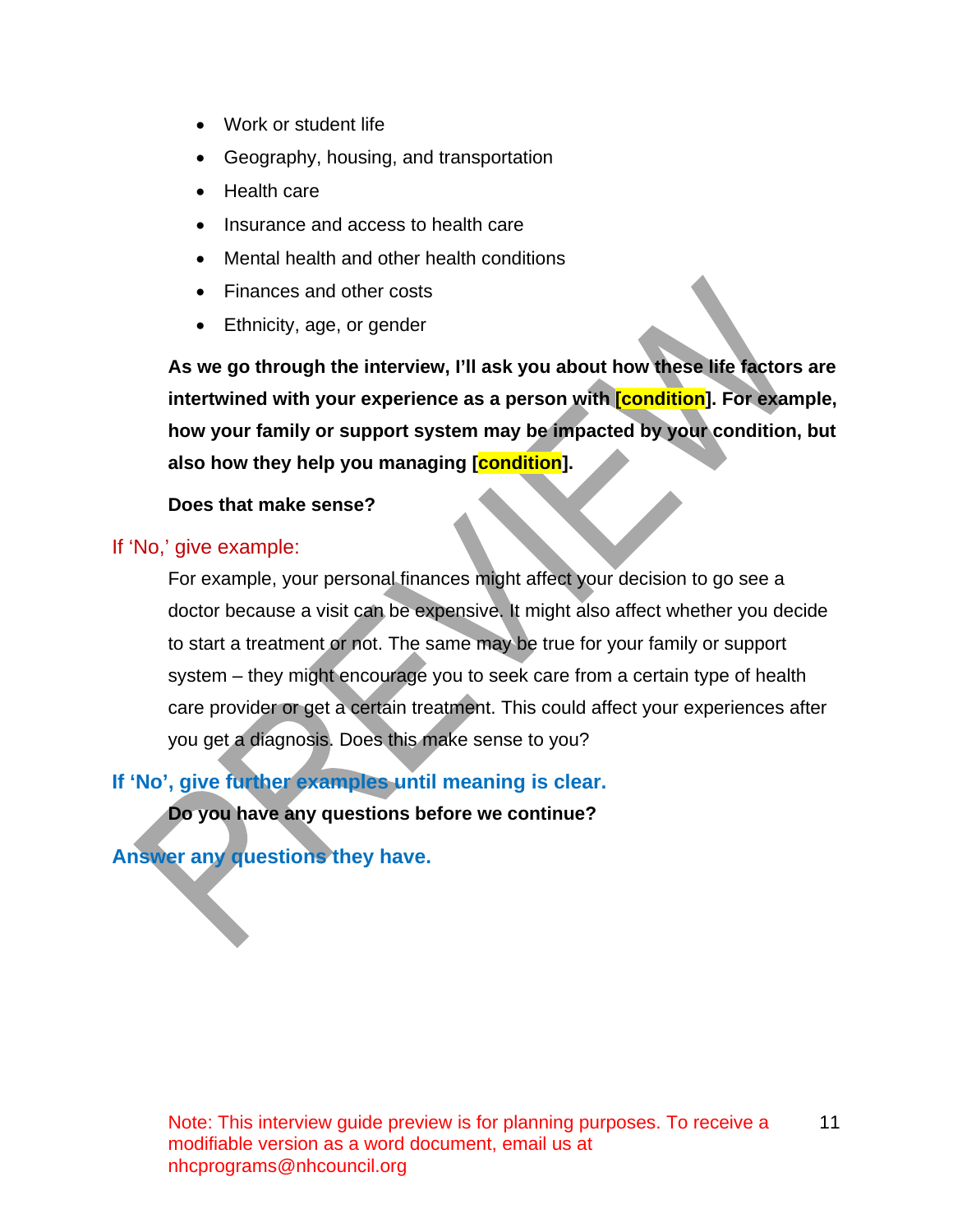# <span id="page-11-0"></span>**Ask about their experiences before getting a diagnosis**

**To begin, I'd like to spend a little time learning about your life before you were diagnosed with [condition]. This may have been a difficult time for you, and I know it can be hard to share private information. Please share only what you feel comfortable sharing and let me know if you need to take a break or stop at any time.**

# **Point to the two starting points on the map.**

**You'll notice the map shows 2 possible experiences for starting a patient journey:** 

# **Point to "I or someone close to me noticed something was different or I didn't feel right"**

**1st Starting Point: Some patients might notice something is wrong, or even just different, on their own. For example, they notice symptoms and start doing research at home or make a doctor's appointment. Additionally, someone close to them, such as a spouse, a family friend, or maybe an acquaintance, may have noticed something. It's also possible you were diagnosed before or at birth, or as a young child and found out from someone at some point in your life.\***

# **Point to Path 2, "A health care provider found a problem"**

**2nd Starting Point: Other patients might have found out about their condition from a doctor or other health care professional during a visit, or after lab work or completing a test.** 

### **Which of these starting points best fits the beginning of your journey?**

If 1st starting point, go to: "I or someone close to me noticed something was different or I didn't feel right" section below.

If  $2<sup>nd</sup>$  starting point, go to: "A health care provider found a problem" on page 17.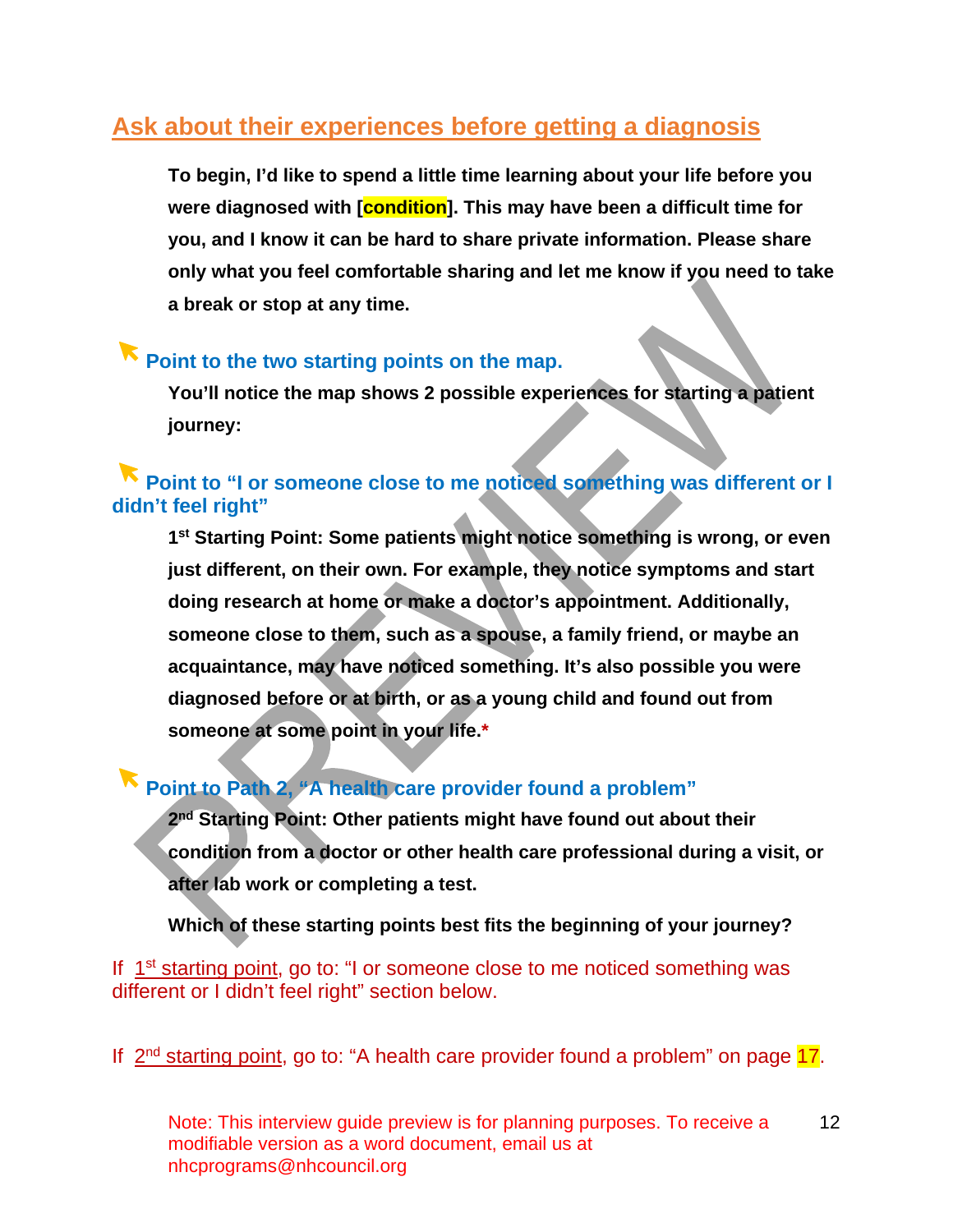\*If the participant was diagnosed before or at birth, or as a young child, go to "Diagnosis prior to or at birth, or as a young child" on page 22.

### <span id="page-12-0"></span>**Symptoms**

| <b>If Starting</b> | You said you (or someone close to you) noticed something         |
|--------------------|------------------------------------------------------------------|
| Point 1, start     | was different and didn't feel right. Could you please tell       |
| here               | me more about that?                                              |
|                    | What did you notice? What did it feel like?                      |
|                    | How long did the [symptoms] last? How often did they<br>occur?   |
|                    | Did the symptoms happen at certain times of the day?             |
|                    | What were your symptoms like on a good day? Bad day?             |
|                    | Does this affect your daily life on those days? Of all the       |
|                    | symptoms that you experience because of your condition,          |
|                    | which 1-3 symptoms have the most significant impact on           |
|                    | your life? Why is that?                                          |
|                    | Did you notice anything "triggered" the symptoms?                |
|                    | For example: caffeine or sleep loss<br>$\overline{O}$            |
|                    | What made the [symptoms] better? What made the                   |
|                    | [ <mark>symptoms</mark> ] worse?                                 |
|                    | How did you try to manage your [symptoms]?                       |
|                    | Did you try making any lifestyle changes to help with            |
|                    | symptoms? Could you please describe them for me?                 |
|                    | Did you try any over-the-counter products such as a pain         |
|                    | reliever, herbals, vitamins, or supplements?                     |
|                    | How long did you try to manage your symptoms before<br>$\bullet$ |
|                    | going to see a health care provider?                             |
|                    |                                                                  |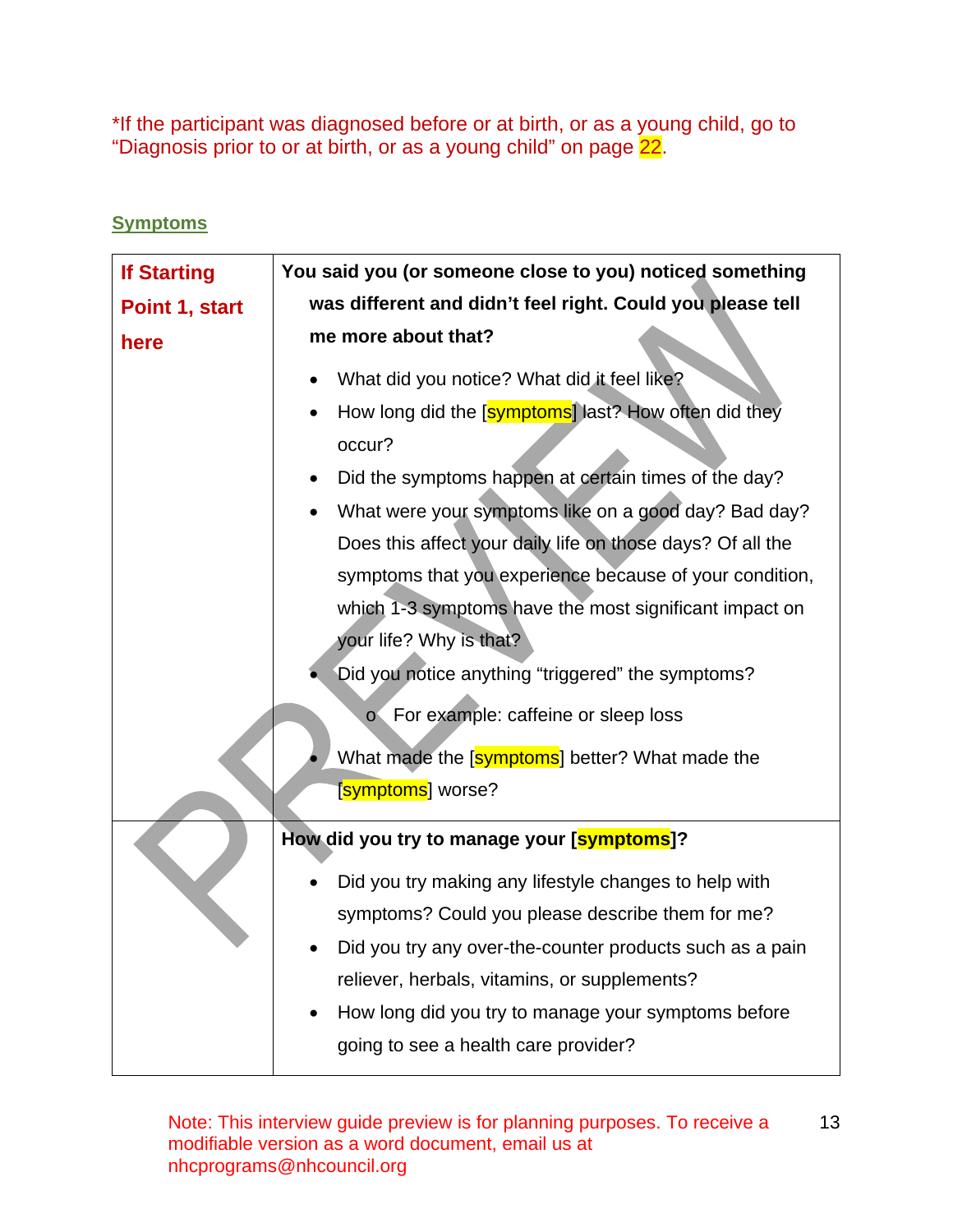| How did your symptoms affect your daily routine, work,                                                                                                                                                                                                                                             |
|----------------------------------------------------------------------------------------------------------------------------------------------------------------------------------------------------------------------------------------------------------------------------------------------------|
| family or hobbies? Were there certain activities you                                                                                                                                                                                                                                               |
| couldn't do at all or as fully as you would have liked                                                                                                                                                                                                                                             |
| because of your [symptoms]?                                                                                                                                                                                                                                                                        |
| For example: work or school activities, sleeping through the<br>night, energy levels, appetite, mood, daily hygiene, taking<br>part in sports or social activities, or intimacy with a spouse<br>or partner.<br>Were there things you did to avoid triggering the symptoms<br>from your condition? |
| How often did you go to see a doctor or another health care                                                                                                                                                                                                                                        |
| provider before you first noticed symptoms?                                                                                                                                                                                                                                                        |
| What was your routine?                                                                                                                                                                                                                                                                             |
| Did you go for routine appointments or another reason?                                                                                                                                                                                                                                             |

# <span id="page-13-0"></span>**Questions & Information Gathering**

|  | What questions did you have? What concerns did you have?     |
|--|--------------------------------------------------------------|
|  | Where did you look to find information?                      |
|  | Did the information that you found answer your questions?    |
|  | What sources of information did you trust or rely on most?   |
|  | What made the information trustworthy?                       |
|  | Were you concerned with misinformation? How did you tell     |
|  | the difference between "good" information and                |
|  | "misinformation"?                                            |
|  | Are there resources you wish existed, but you couldn't find? |
|  | Are you involved in any sort of community or advocacy        |
|  | work related to your condition? A patient group?             |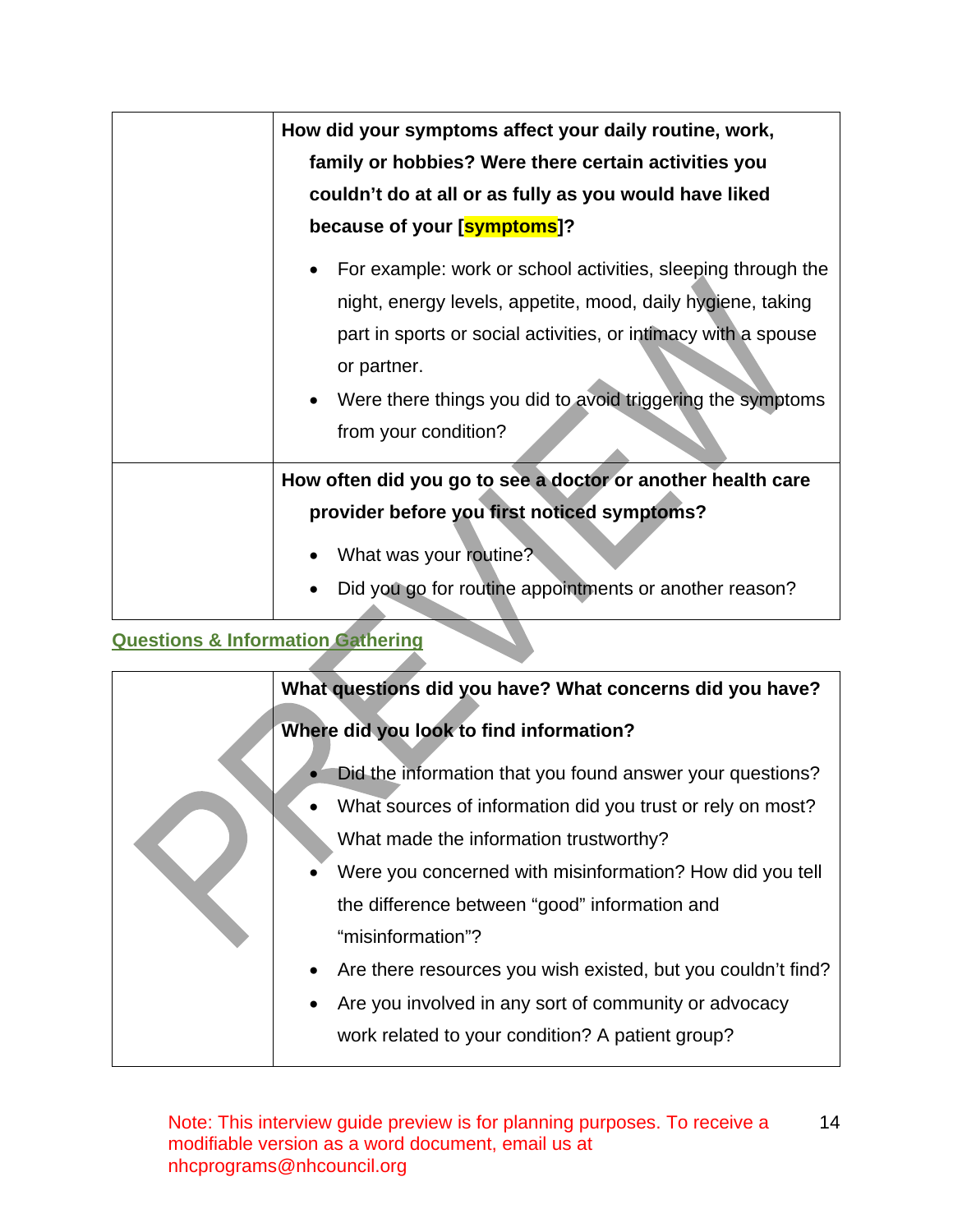### <span id="page-14-0"></span>**Emotional Health & Personal Goals**

| How were you feeling emotionally during this time?                                                   |
|------------------------------------------------------------------------------------------------------|
| Some people have mentioned feeling calm, worried,<br>overwhelmed, relieved, or angry?                |
| Were there any personal goals in your life that changed<br>because of your symptoms? What were they? |

### <span id="page-14-1"></span>**Life Factors**

| Point to "life factors" on the map.                       |
|-----------------------------------------------------------|
| How did any of the "life factors" affect your experiences |
| before you got a diagnosis?                               |
|                                                           |
|                                                           |

### <span id="page-14-2"></span>**Seeking care**

|  | What was the thing or thing(s) that made you seek a                 |
|--|---------------------------------------------------------------------|
|  | diagnosis, that made you go to the doctor?                          |
|  | How did you decide which type of health care provider to go<br>see? |
|  | How often did you go see a doctor or another health care            |
|  | provider before receiving a diagnosis?                              |
|  | Were there things that got in the way of seeing a provider?         |
|  | Did the life factors impact your decision to go see a health        |
|  | care provider?                                                      |
|  | For example, did your working hours prevent or allow you            |
|  | to see a health care provider, such as a doctor, nurse,             |
|  | chiropractor, or other?                                             |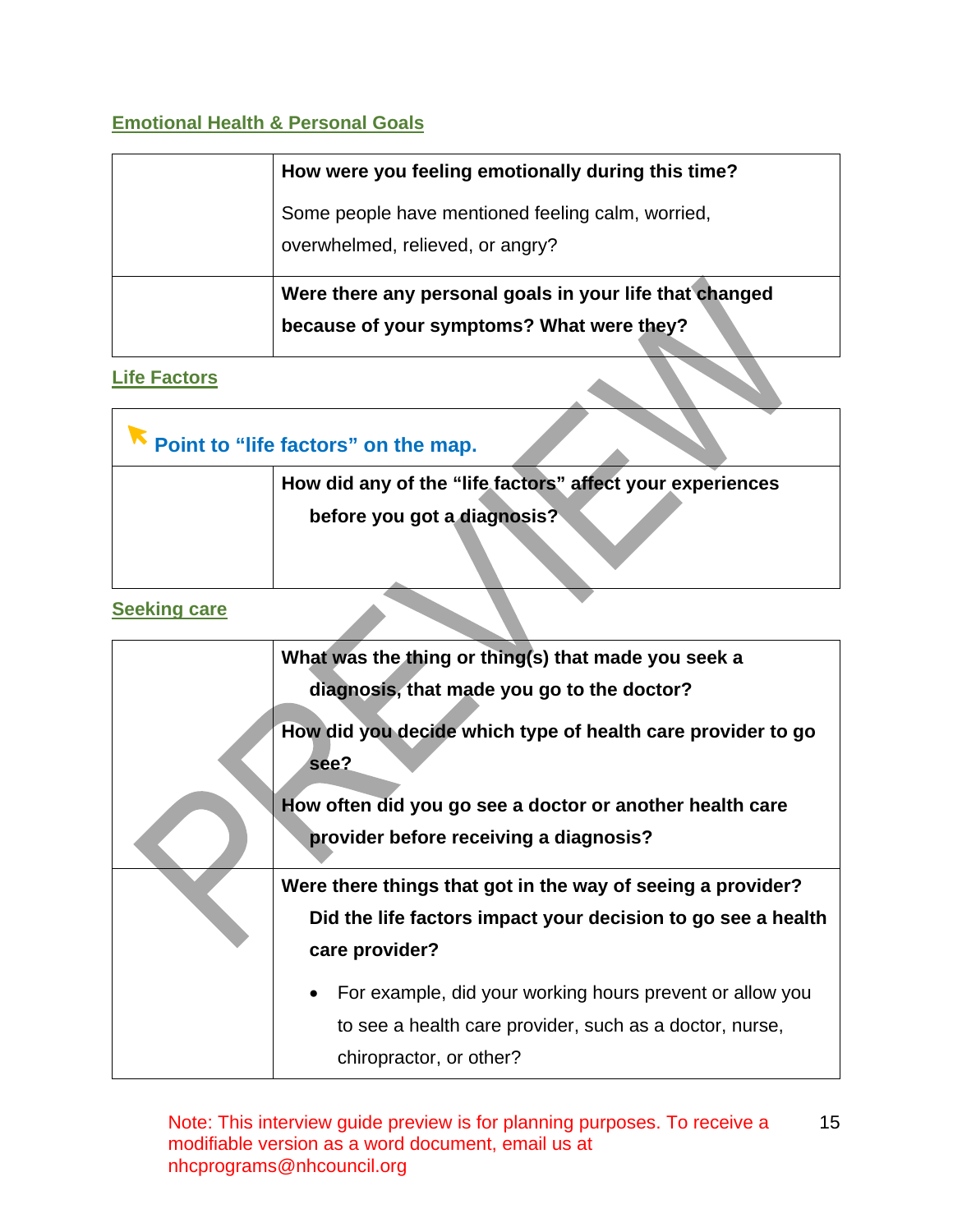| o Other examples could include: lack of insurance,                    |
|-----------------------------------------------------------------------|
| cost concerns, not being able to take time off work,                  |
| lack of family support, transportation issues, or lack                |
| of access to a nearby specialist.                                     |
| Did you know any health care providers socially or among<br>$\bullet$ |
| family or friends who you turned to for advice?                       |
| Was it easy or difficult to schedule a visit with this provider?      |
| If not, why wasn't it easy to schedule?                               |

### <span id="page-15-0"></span>**Genetic testing**

| Did you consider getting genetic testing? Why or why not? |
|-----------------------------------------------------------|
| Was it ever suggested to you by a health care provider?   |

### <span id="page-15-1"></span>**Closing before getting a diagnosis**

| Before we move on, do you have anything else you'd like to    |
|---------------------------------------------------------------|
| tell me about your experiences before you got a               |
| diagnosis?                                                    |
| • Do you feel the highway or winding path better reflect your |
| experience before getting a diagnosis? Why is that?           |

# <span id="page-15-2"></span>**Ask about their experiences getting a diagnosis**

## <span id="page-15-3"></span>**Transition to getting a diagnosis**

| Point to visit health care provider |                                                                                                                                                                               |
|-------------------------------------|-------------------------------------------------------------------------------------------------------------------------------------------------------------------------------|
|                                     | You've described your experiences leading up to visiting a<br>doctor or other type of health care provider. Now let's<br>move along the path to the purple icon on the middle |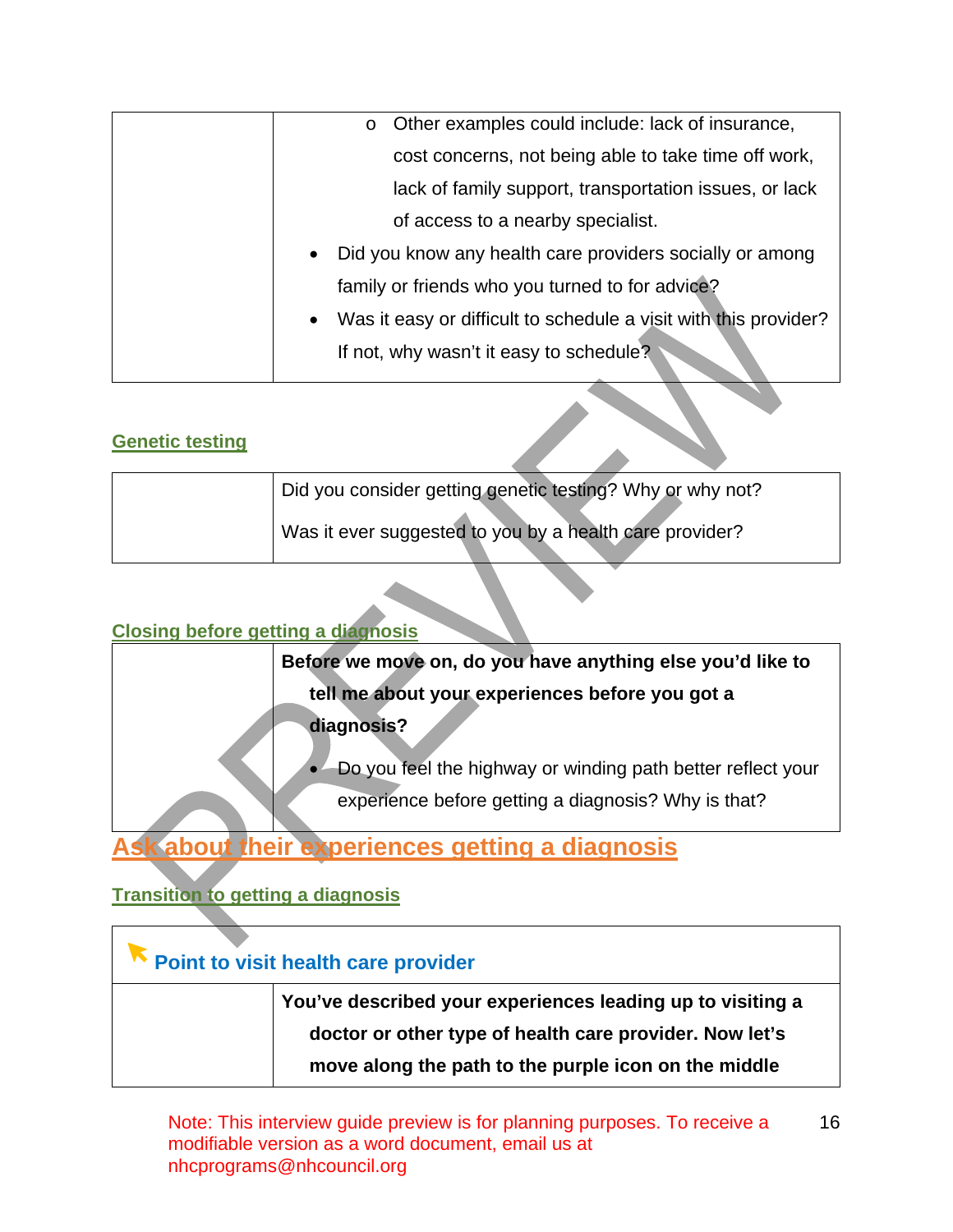| island and talk about getting a diagnosis. During this part  |  |
|--------------------------------------------------------------|--|
| of the interview, I'd like to hear how you found out you had |  |
| [condition]. It may be hard to remember and describe it,     |  |
| but please just do your best.                                |  |
| <b>Point to clinic on center island</b>                      |  |
| Once you decided to seek care, could you tell me about       |  |
| where you went first (e.g., clinic, hospital, etc.) and how  |  |
| you ended up there (e.g., did you have an appointment        |  |
| with a provider for a wellness visit or a visit for an       |  |
| unrelated condition, were you taken to the emergency         |  |
| department)?                                                 |  |
|                                                              |  |

### **[Skip if starting point 1]**

**---**

**You said a health care provider found a problem. Can you tell me more—where you were (e.g., clinic, hospital, etc.)**  A health care provider found a **and how you ended up there (e.g., did you have an**  problem **appointment with a provider for a wellness visit or a visit for an unrelated condition, were you taken to the emergency department)? Start here for Starting Point 2**

**---**

### **[Continue starting points 1 & 2]**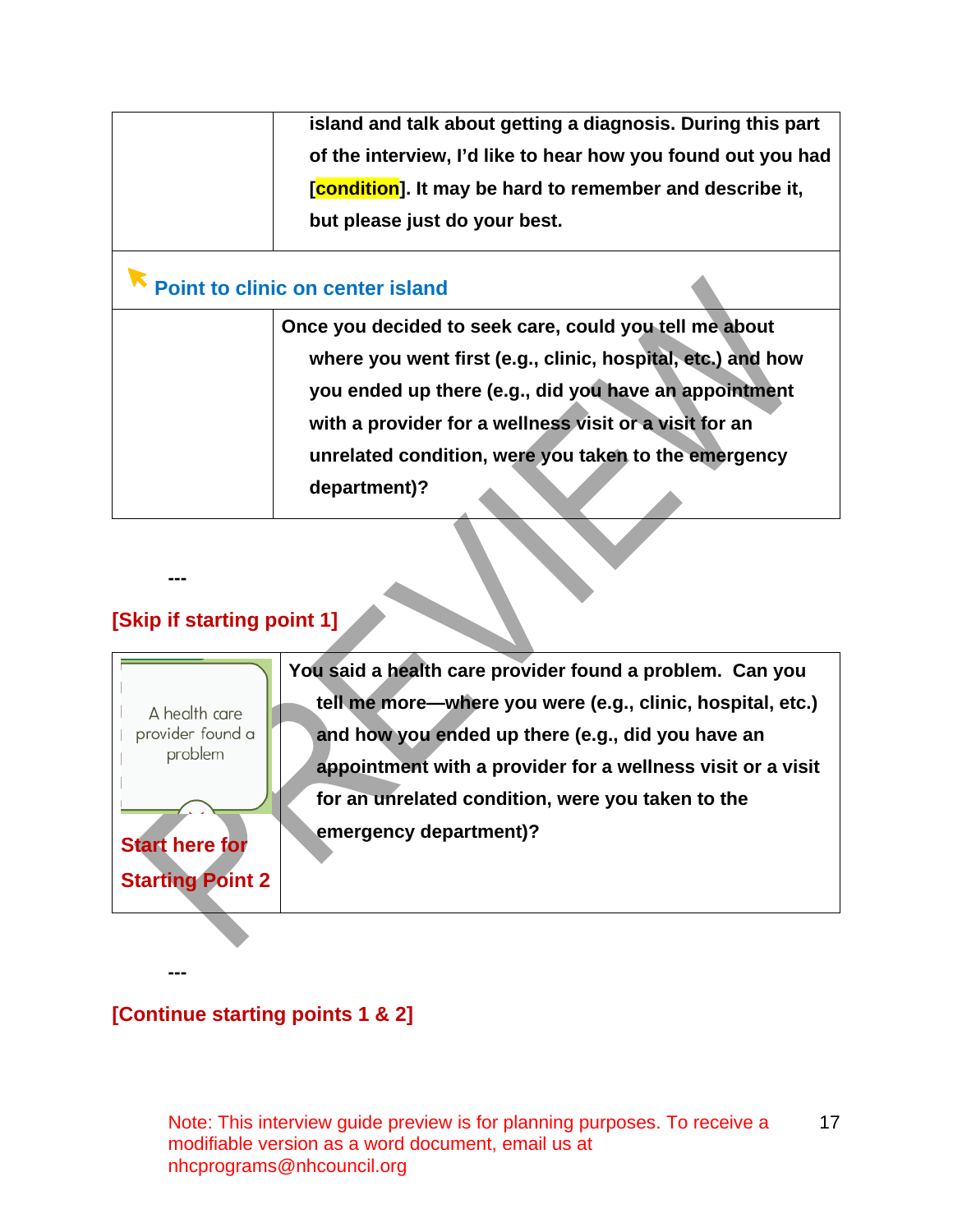|                       | What happened during the appointment/emergency/hospital                                       |
|-----------------------|-----------------------------------------------------------------------------------------------|
|                       | admission?                                                                                    |
|                       | Were you able to get a diagnosis of [condition] at that<br>appointment/during this admission? |
|                       | Did they notice something during your physical exam? Did                                      |
|                       | they have results from lab work?                                                              |
|                       | Did you feel like you left the office/emergency                                               |
|                       | department/hospital with an understanding of [condition]                                      |
|                       | or what the next steps were for [add from list below]? Why                                    |
|                       | or why not?                                                                                   |
|                       | Confirming the diagnosis                                                                      |
|                       | <b>Getting treated</b>                                                                        |
|                       | Seeing a specialist                                                                           |
|                       | Where to look for information                                                                 |
| <b>Follow-Up Care</b> |                                                                                               |

### <span id="page-17-0"></span>**Follow-Up Care**

| What happened after you left the appointment/emergency      |
|-------------------------------------------------------------|
| department/hospital?                                        |
| Did the provider type recommend that you go to see          |
| somebody else next, such as to get a second opinion or      |
| to see a specialist?                                        |
| Did you decide to go? Why or why not? How long did it       |
| take after your first visit with the [provider type] to see |
| this [new provider type]?                                   |
| Were you satisfied with the care that you received          |
| during this time?                                           |
|                                                             |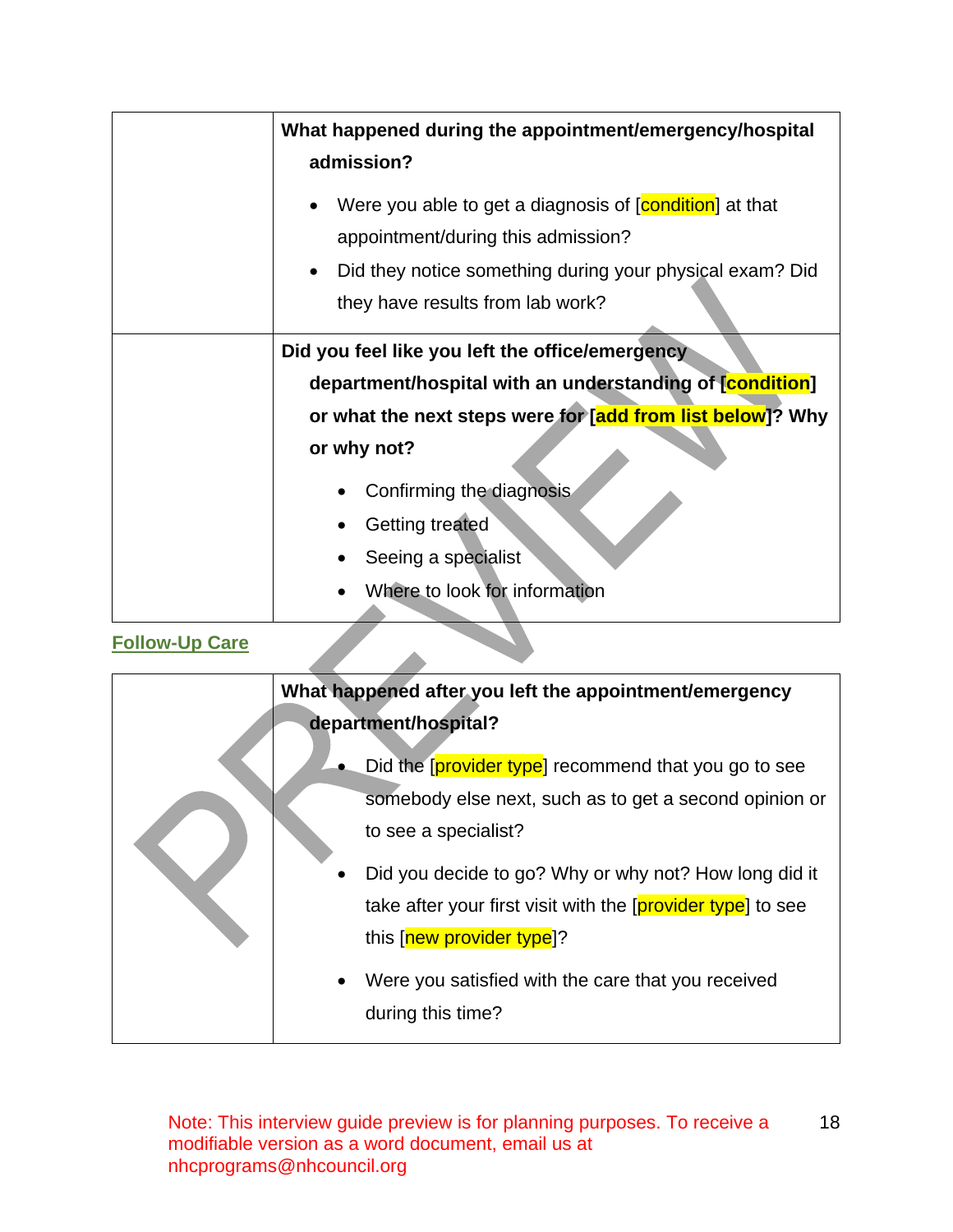| Looking at the map and thinking about this time when you<br>were trying to get a diagnosis, do you feel the highway or<br>winding path better reflect your experience? Or something<br>in between? Why is that?                      |
|--------------------------------------------------------------------------------------------------------------------------------------------------------------------------------------------------------------------------------------|
| Was this process easy or difficult? Why do you say that?<br>$\bullet$<br>Did anything get in the way of being able to act on the<br>$\bullet$<br>instructions from a health care provider? Could you please<br>describe them for me? |

# <span id="page-18-0"></span>**Changed Diagnosis/Misdiagnosis**

| Did any of the providers you saw give you a diagnosis that |
|------------------------------------------------------------|
| was later changed - in other words, did you find out you   |
| had a different condition than you were first told? What   |
| made the provider change your diagnosis? Please tell me    |
| about how that impacted your experiences.                  |
|                                                            |

<span id="page-18-1"></span>

| <b>Treatments</b> |                                                                                                                                                                                                                                                                               |
|-------------------|-------------------------------------------------------------------------------------------------------------------------------------------------------------------------------------------------------------------------------------------------------------------------------|
|                   | During the time when you were still trying to get a diagnosis,<br>did you try any treatments prescribed by a health care<br>provider?                                                                                                                                         |
|                   | What, if any, lifestyle changes did you try? Could you<br>$\bullet$<br>please describe them for me? For example, exercise or diet<br>changes.<br>What treatments did you try that were not prescribed by a<br>health care provider? Could you please describe them for<br>me? |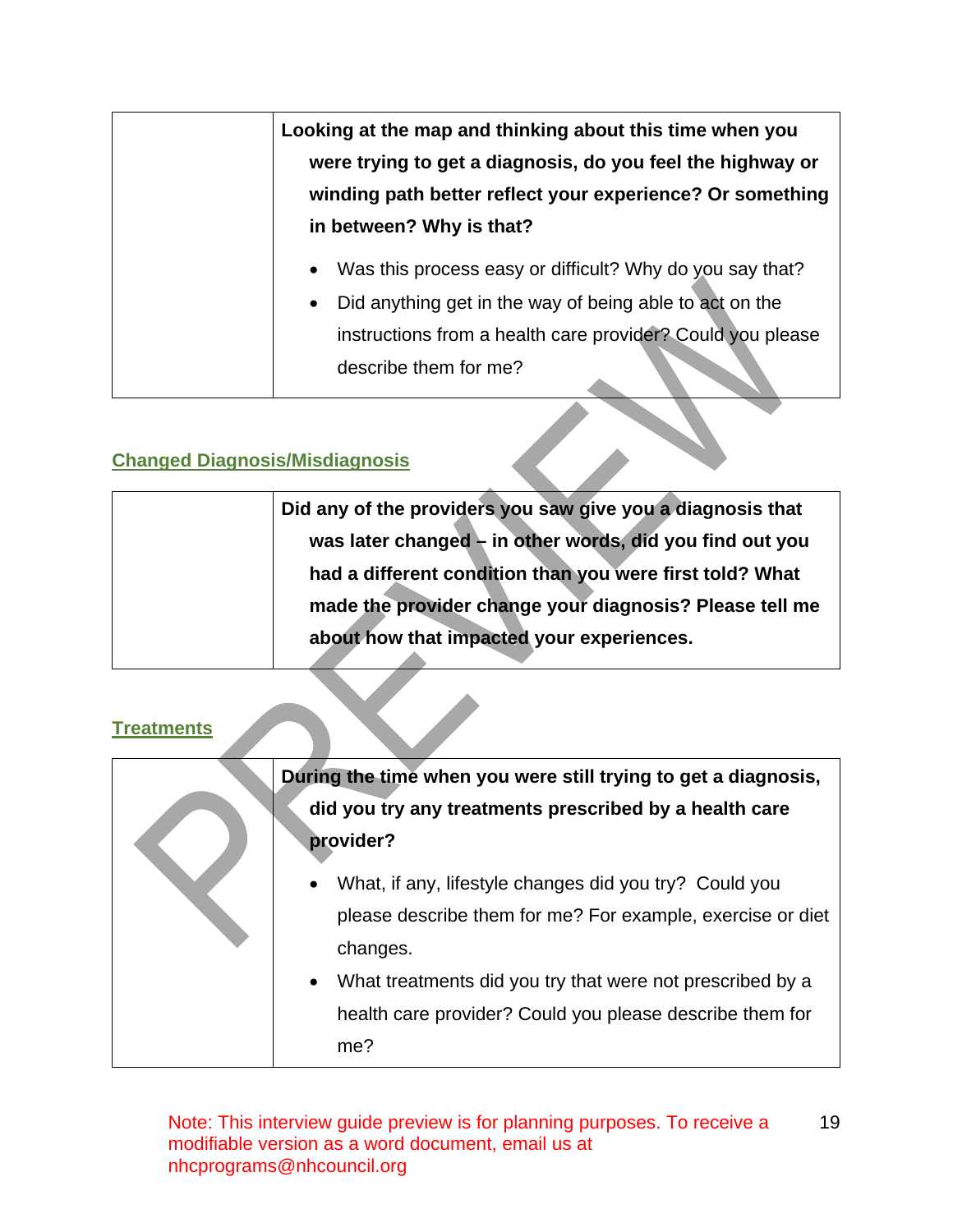|  | • What over-the-counter products did you try, such as [a pain] |
|--|----------------------------------------------------------------|
|  | reliever], herbals, vitamins, or supplements? Could you        |
|  | please describe them for me?                                   |

### <span id="page-19-0"></span>**Symptoms**

| If prior symptoms                                             |
|---------------------------------------------------------------|
| You mentioned having some symptoms before, could you          |
| please describe if your symptoms changed over time            |
| while waiting to receive the diagnosis? If so, how?           |
| If prior symptoms not previously mentioned                    |
| Thinking back, did you have any symptoms or other things      |
| related to your [condition] before this visit without         |
| realizing they were unusual or connecting them to a           |
| possible health problem?                                      |
| Could you please tell me more about [symptoms]? What did      |
| they feel like?                                               |
| How long did the [symptoms] last?                             |
| Did the symptoms happen at certain times of the day?          |
| What made the [symptoms] better? What made the                |
| [symptoms] worse?                                             |
| How did you try to manage your symptoms?                      |
| How long did it take for you to receive a diagnosis following |
| the onset of your symptoms?                                   |
| Did you trust that this diagnosis was accurate?               |

## <span id="page-19-1"></span>**Questions & Information Gathering**

| What questions did you have? What concerns did you have? |
|----------------------------------------------------------|
| Where did you look to find information following your    |
| appointment?                                             |
|                                                          |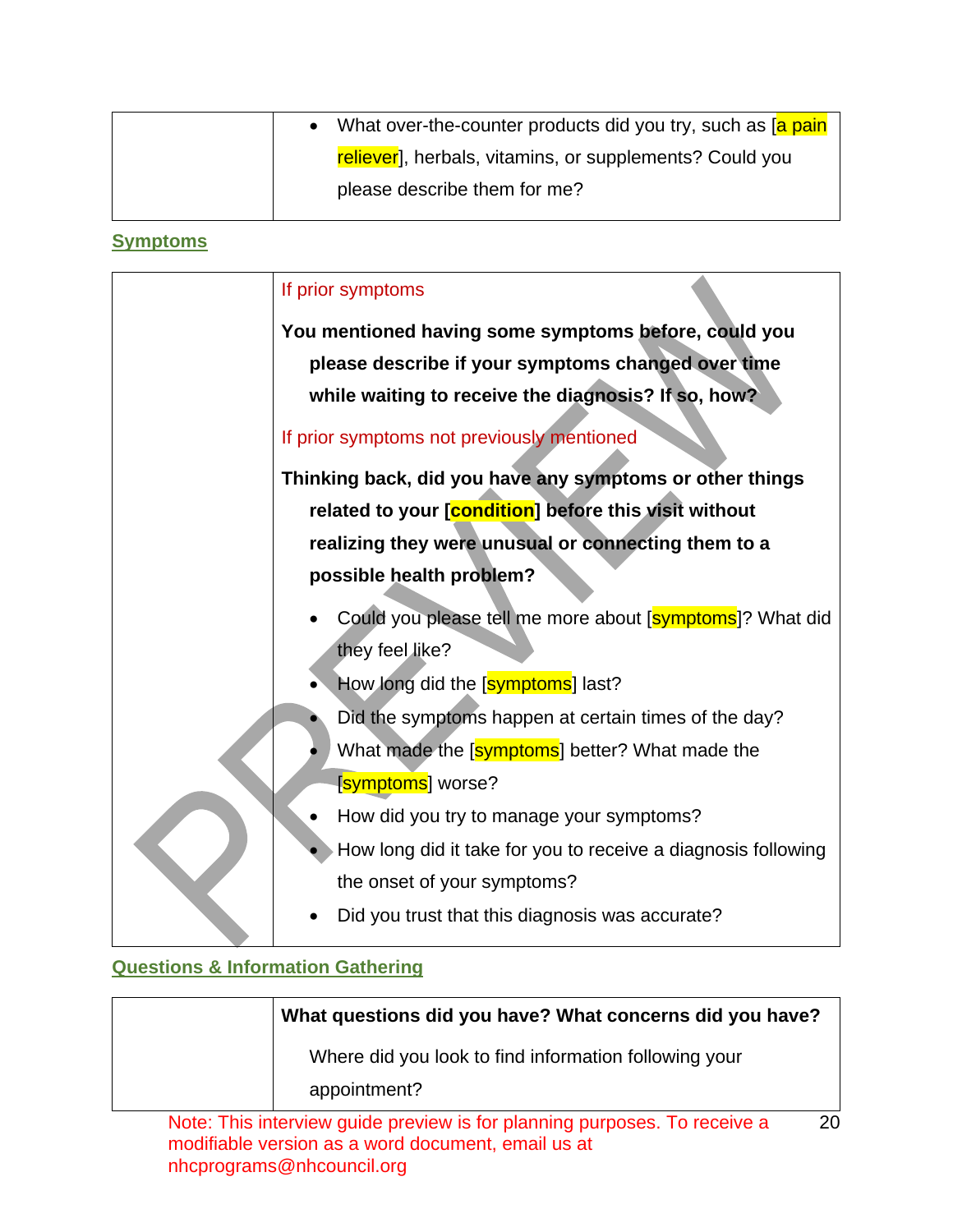| Did you consider getting clinical genomic testing?                       |
|--------------------------------------------------------------------------|
| What information did they provide?                                       |
| the same/similar condition? How did you find him/her/them?               |
| Did you connect with a community or another person with<br>$\bullet$     |
| What sources of information did you trust or rely on most?<br>$\bullet$  |
| found answer your questions?                                             |
| What information did you find? Did the information that you<br>$\bullet$ |

### <span id="page-20-0"></span>**Emotional Health & Personal Goals**

| How were you feeling emotionally during this time?                                                                   |  |
|----------------------------------------------------------------------------------------------------------------------|--|
| Some people have mentioned feeling calm, worried,<br>$\bullet$<br>overwhelmed, relieved, or angry?                   |  |
| Were there any personal goals in your life that changed while you<br>were trying to get a diagnosis? What were they? |  |

### <span id="page-20-1"></span>**Life Factors**

| Point to "life factors" on the map. |                                                                                                                                                                                                                            |  |
|-------------------------------------|----------------------------------------------------------------------------------------------------------------------------------------------------------------------------------------------------------------------------|--|
|                                     | How did any of the "life factors" affect your life when you<br>were getting a diagnosis? If they changed from before<br>your diagnosis, please tell me how. For example, if your<br>insurance, job or family life changed. |  |
|                                     | During the time of getting the diagnosis, what life factors<br>$\bullet$<br>made things easier? What life factors made things<br>challenging?                                                                              |  |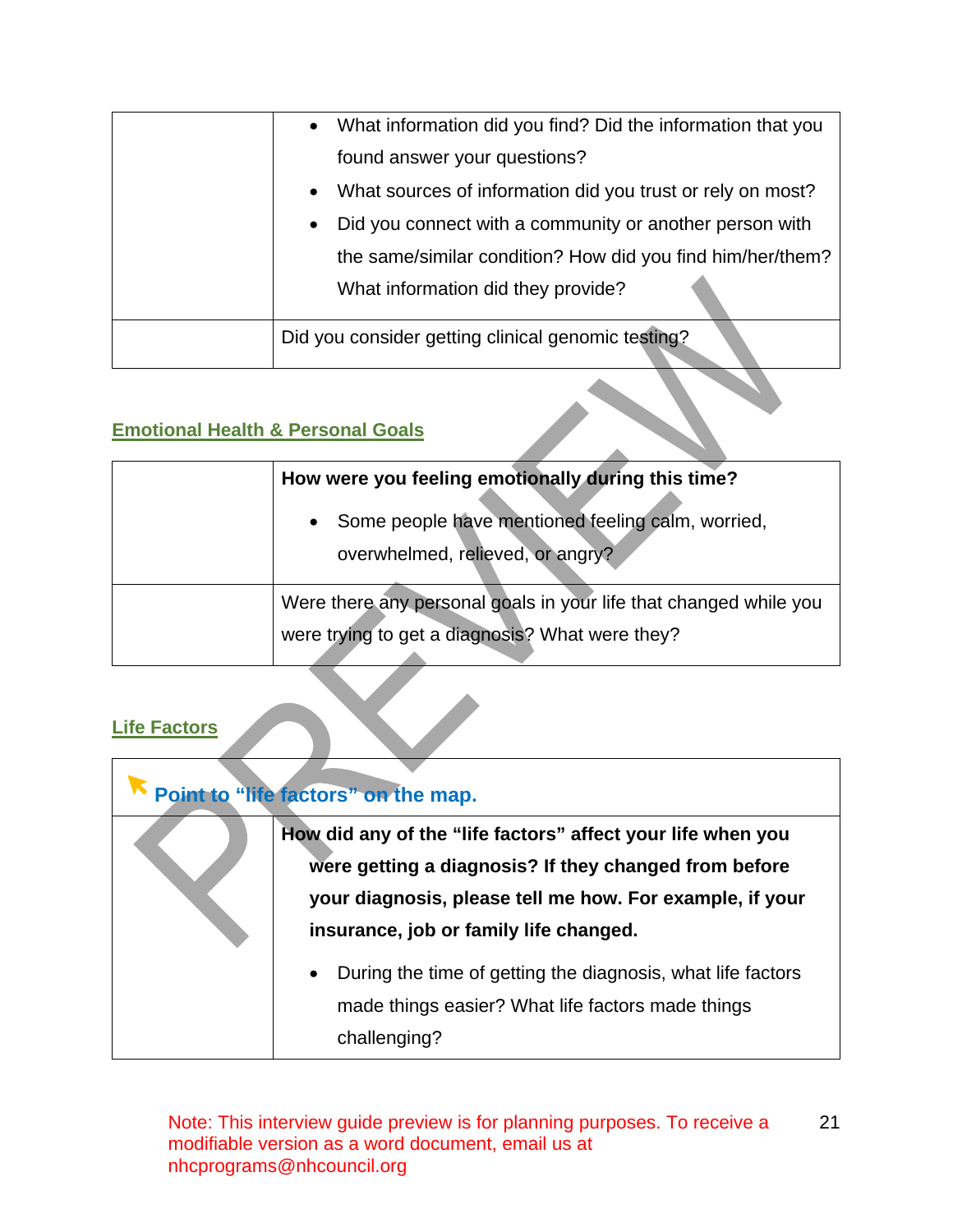| • For example: lack of insurance, cost concerns, not being               |
|--------------------------------------------------------------------------|
| able to take off work                                                    |
| Did you have experiences related to bias and discrimination<br>$\bullet$ |
| when seeking a diagnosis?                                                |
| • For example, did you feel you were treated differently                 |
| because of your race, age, or gender?                                    |

### <span id="page-21-0"></span>**Closing before living with a diagnosis**

**Before we move on, do you have anything else you would like to tell me about what it was like getting this diagnosis?**

 $\Delta \mathbf{r}$ 

## <span id="page-21-1"></span>**Diagnosis prior to or at birth, or as a young child**

| If the<br>participant was<br>diagnosed<br>before or at<br>birth or as a | Were you diagnosed prior to or at birth, or as a young child?<br>How was the diagnosis discovered? Through genetic<br>testing, symptoms at birth, etc.?                                                                                                                                                                                                                                                                                                |
|-------------------------------------------------------------------------|--------------------------------------------------------------------------------------------------------------------------------------------------------------------------------------------------------------------------------------------------------------------------------------------------------------------------------------------------------------------------------------------------------------------------------------------------------|
| young child,<br>start here                                              |                                                                                                                                                                                                                                                                                                                                                                                                                                                        |
|                                                                         | How did you learn about your diagnosis? What questions did<br>you have? What concerns did you have?<br>When did you first become aware of your condition?<br>Where did you look to find information following your<br>awareness of the condition?<br>Did the information that you found answer your questions?<br>Why or why not?<br>What sources of information did you trust or rely on most?<br>Did you connect with a patient community or another |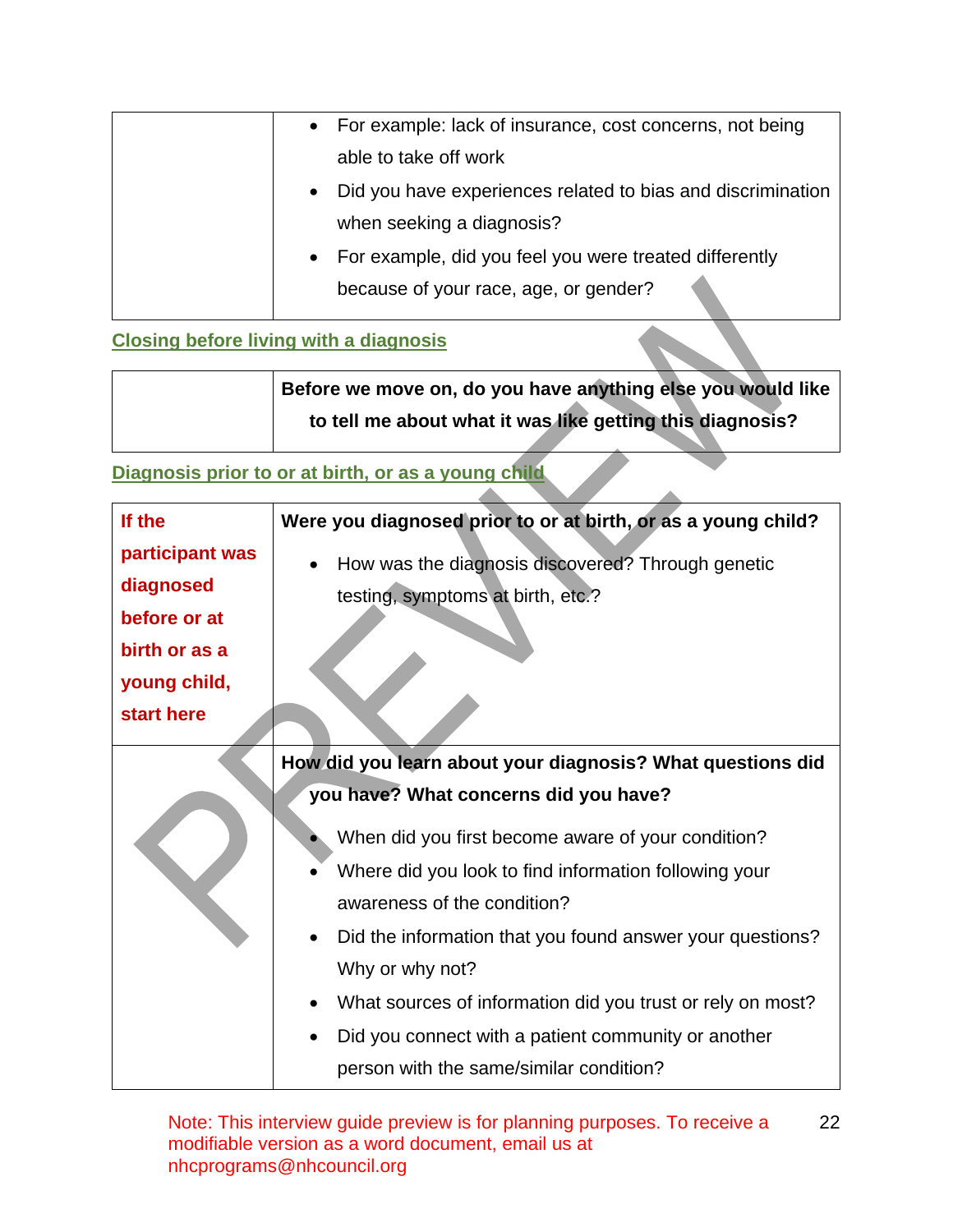| At what age do you feel that you became more involved in<br>$\bullet$ |
|-----------------------------------------------------------------------|
| discussions and treatment decisions related to your                   |
| condition?                                                            |
| Do you remember how you or your family were feeling during            |
| this time?                                                            |
| How did the diagnosis affect your childhood?<br>$\bullet$             |
| Were mental health resources offered to you during that               |
| time?                                                                 |
| Before we move on, do you have anything else you would like           |
| to tell me about this time?                                           |
|                                                                       |

## **Continue to "Living with a diagnosis" section below.**

# <span id="page-22-0"></span>**Ask about their experiences living with a diagnosis**

### <span id="page-22-1"></span>**Transition to living with a diagnosis**

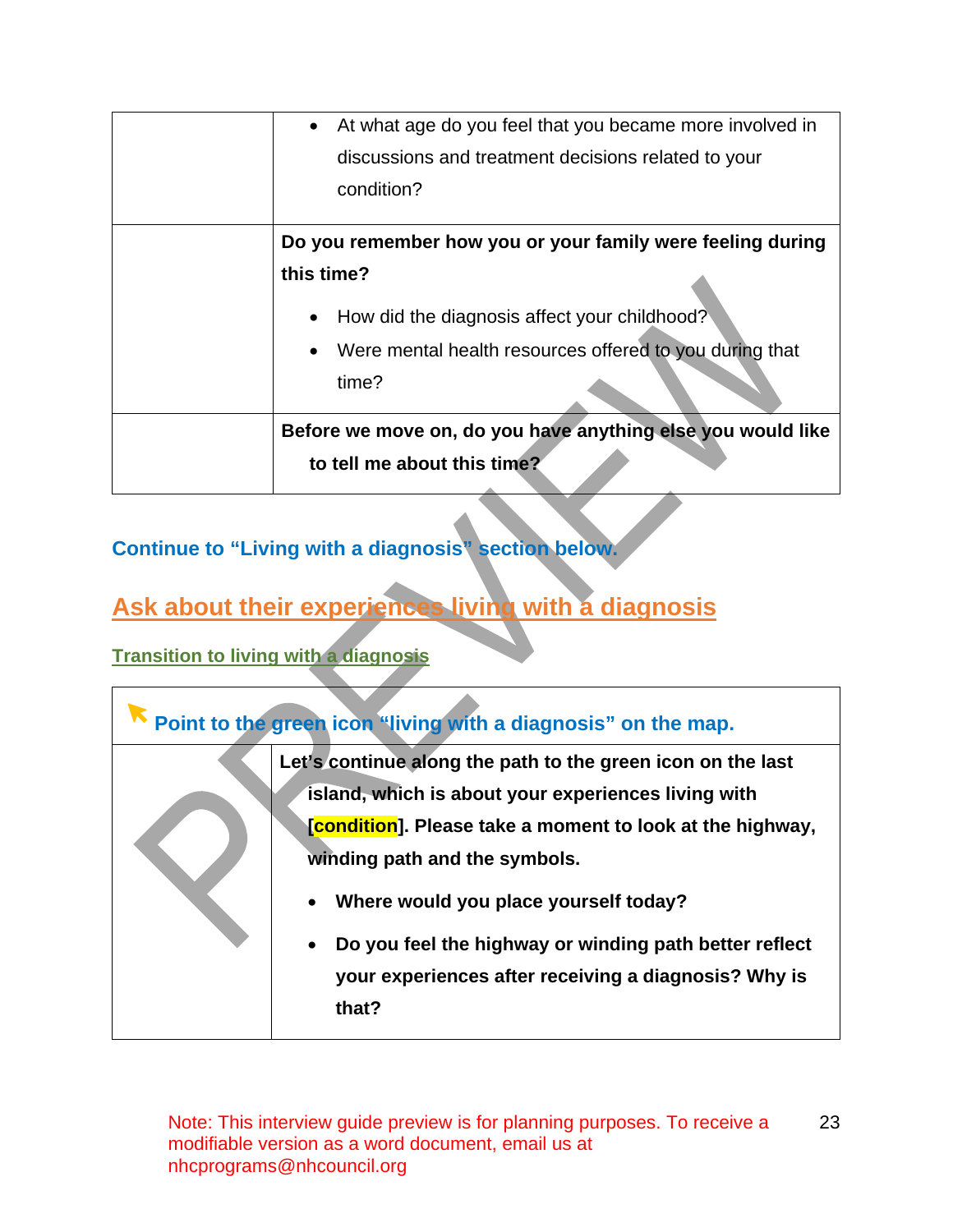### <span id="page-23-0"></span>**Living with a diagnosis**

| What are the most important impacts [condition] has on your<br>daily life? How does it affect your everyday? |
|--------------------------------------------------------------------------------------------------------------|
| What do you worry about because of [condition]?                                                              |
| What are the most important impacts on your [family or care]<br>partner?]                                    |
| Which health care providers do you typically see since you                                                   |
| received a diagnosis? Tell me about your usual routine.                                                      |
| What kind of specialists do you see? How often do you see<br>$\bullet$<br>them?                              |
| How satisfied are you with the health care you receive? What                                                 |
| makes you say that? Your comments are kept private.                                                          |
| Do you have a good relationship with your provider? Why or<br>why not?                                       |
| Do you believe your providers understand what is important                                                   |
| to you – like things you want to see happen in your life?                                                    |
| Feel free to talk about past and current providers.                                                          |
| Is there anything that prevents you from keeping up with                                                     |
| your appointments? Could you please describe it for me?                                                      |

### <span id="page-23-1"></span>**Treatment they are currently getting**  $\mathcal{L}$

| Point to "Tried a treatment" on the map. |                                                       |
|------------------------------------------|-------------------------------------------------------|
|                                          | I am interested in learning about treatments you have |
|                                          | considered, tried in the past or are currently using. |
|                                          | Treatment can be a medication, device, diet change,   |
|                                          | surgery or another procedure, physical therapy,       |
|                                          | acupuncture, etc. Treatment could also include non-   |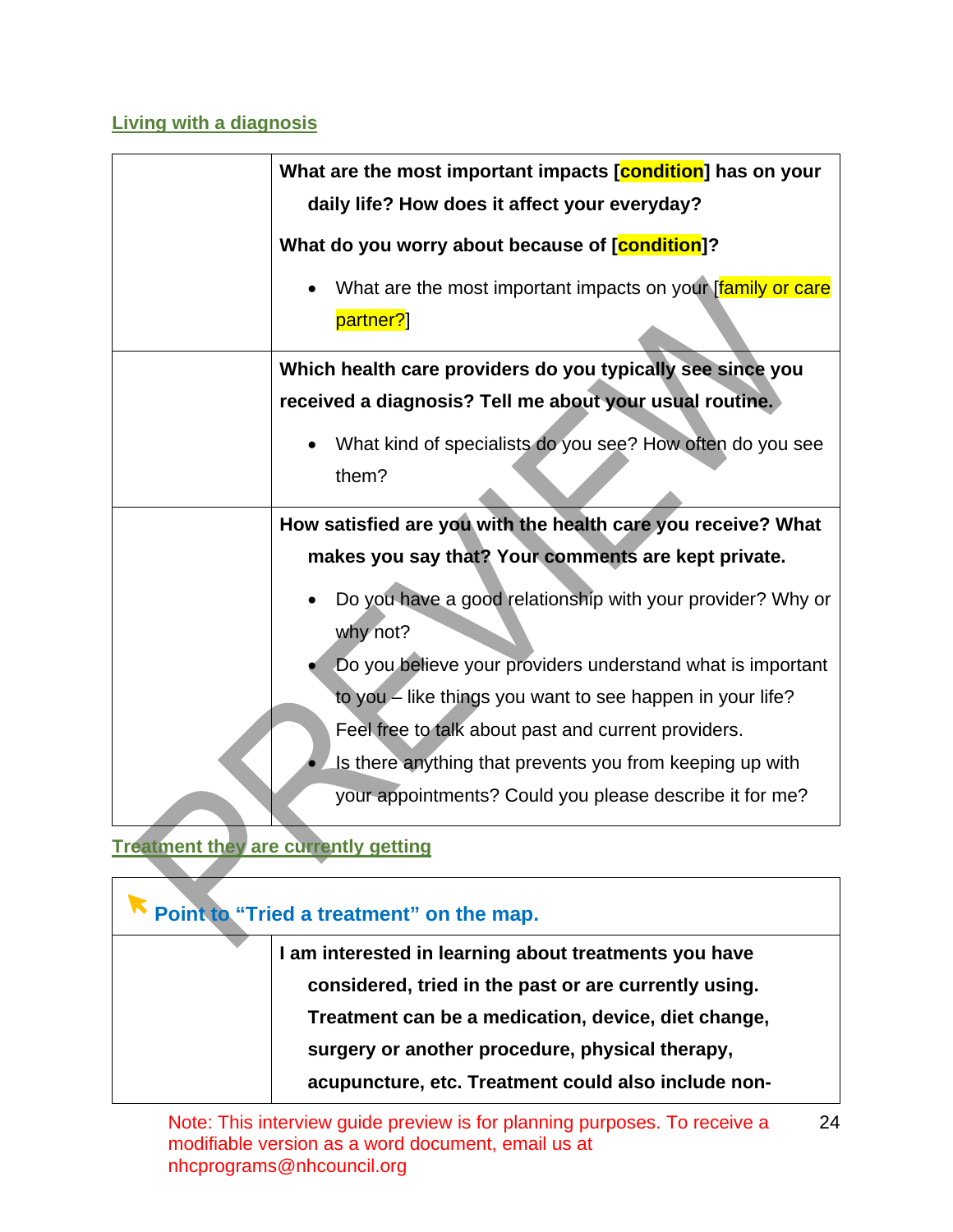| medical interventions such as stress relief or massage                  |
|-------------------------------------------------------------------------|
| therapy. If you took part in a clinical trial, I am also                |
| interested in hearing about that.                                       |
| Could you please describe what treatment(s) – if any - are you          |
| currently taking/getting for your [condition]?                          |
|                                                                         |
| What made you decide to start this treatment?<br>$\circ$                |
| Who helped you decide on this treatment?<br>$\circ$                     |
| What are the biggest benefits of the treatment?                         |
| What are the biggest downsides or not-so-good things about              |
| the treatment?                                                          |
| Do you have any side effects from this treatment?                       |
| When you experience a side effect, is it clear what causes<br>$\bullet$ |
| this side effect? Are there side effects from the treatment             |
| that affect your daily routine? If yes, how so?                         |
|                                                                         |
| Describe for me how easy or difficult it is for you to take your        |
| medicines as prescribed? In other words, do you follow all the          |
| instructions given by your doctor or printed on the pharmacy label?     |
| Can you tell me more why the medicine(s) is/are not easy                |
| to take?                                                                |
| Do you ever miss doses of your medicine? If you do, on                  |
| average how many doses of your medicine would you say                   |
| you miss in a week?                                                     |
| What do you think would make it easier for you to take your             |
|                                                                         |
| medicines as prescribed?                                                |
| Has the medicine for this condition interacted with other               |
| treatments you're taking for something else?                            |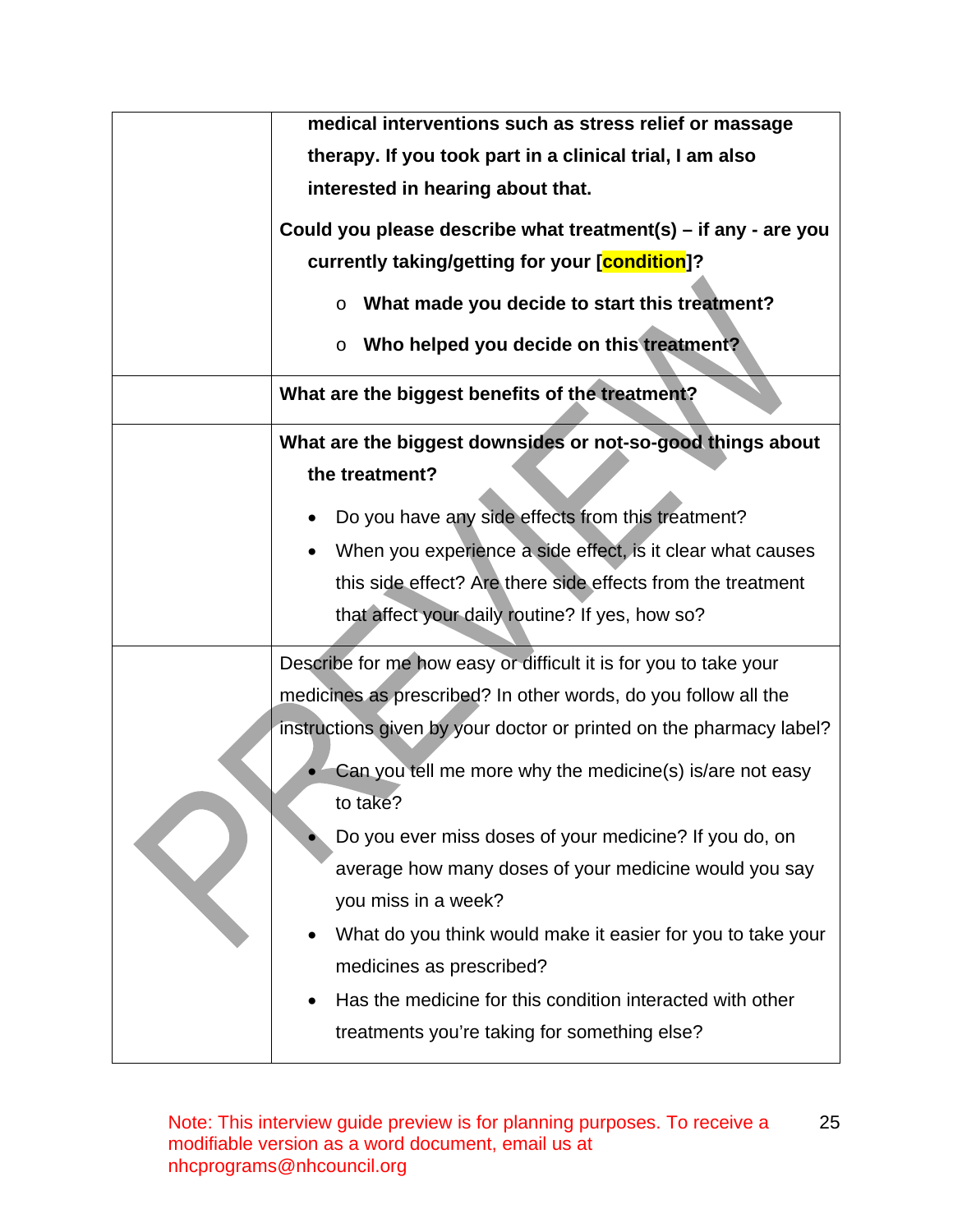| o For example, have there been any unusual side                           |
|---------------------------------------------------------------------------|
| effects that could be related to taking 2 different                       |
| medicines together?                                                       |
| • [If you have a device] Has your device interfered with the              |
| activities of your daily life?                                            |
| [If diet change] Has changing your diet interfered with your<br>$\bullet$ |
| daily life or affected things like your finances?                         |

## <span id="page-25-0"></span>**Treatment they have tried but stopped**

|                   | Could you please tell me about any treatments you tried for   |
|-------------------|---------------------------------------------------------------|
|                   | your [condition], but have stopped? What made you             |
|                   | decide to stop the treatment?                                 |
|                   | Could you please describe the good or not-so-good things      |
|                   | about the treatment you stopped?                              |
|                   | Did you experience any side effects from the treatment?       |
|                   | Could you describe it for me?                                 |
|                   | Would you consider trying this treatment again in the         |
|                   | future? Why or why not?                                       |
|                   | Is there anything related to the "life factors" that affected |
|                   | your decision to stop this treatment?                         |
| lalool Tungtingan |                                                               |

### <span id="page-25-1"></span>**Ideal Treatment**

|  | If you had a perfect treatment that wasn't a cure, what would it do |
|--|---------------------------------------------------------------------|
|  | for you? How would your life improve if you had a more effective    |
|  | (or better) treatment?                                              |
|  |                                                                     |

## <span id="page-25-2"></span>**Surgeries and Procedures**

| Could you please tell me about any surgeries or procedures |
|------------------------------------------------------------|
| you have considered?                                       |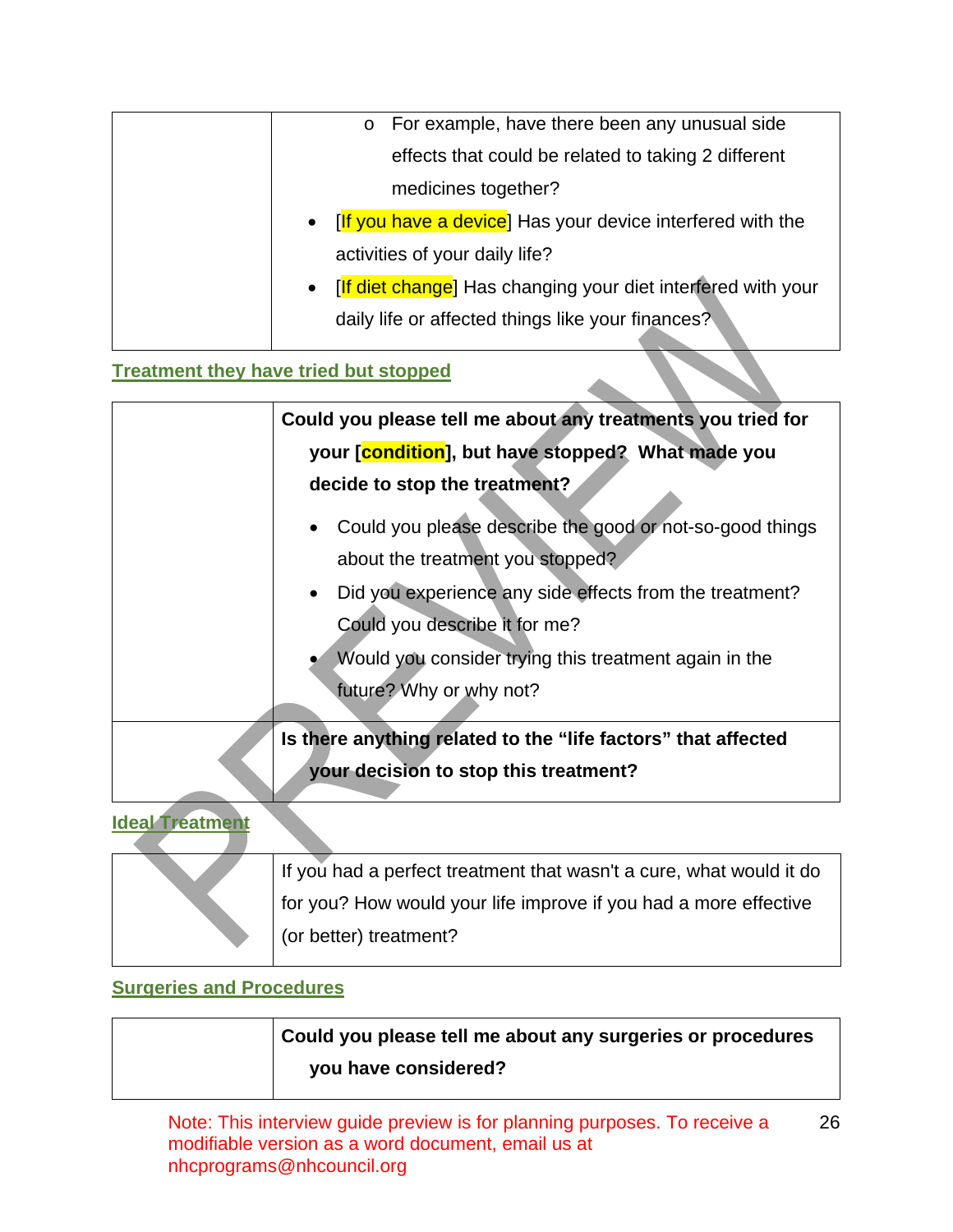| What, if any surgeries or procedures related to [condition],<br>have you had?                                                         |
|---------------------------------------------------------------------------------------------------------------------------------------|
| • Do you consider that [surgery or procedure] to be<br>successful? Why or why not?<br>• When did you have the [surgery or procedure]? |

### <span id="page-26-0"></span>**Hospitalizations/Urgent Care Visits**

| Okay thank you, I know I'm asking a lot of questions. I'd like<br>to ask you a few questions about any hospital visits now.                                                                                                                                                                                                                                                                                                                                                                                                                                                                                        |
|--------------------------------------------------------------------------------------------------------------------------------------------------------------------------------------------------------------------------------------------------------------------------------------------------------------------------------------------------------------------------------------------------------------------------------------------------------------------------------------------------------------------------------------------------------------------------------------------------------------------|
| Have you sought emergency care, or gone to an urgent care<br>facility due to your condition? Have you been hospitalized<br>for any reason related to [condition]? Hospitalization is<br>typically defined as spending more than 24 hours in a<br>hospital (even if you sought emergency care originally).                                                                                                                                                                                                                                                                                                          |
| How long was your stay?<br>How many times were you hospitalized in the first year after<br>your diagnosis?<br>How many times have you been hospitalized in the past<br>year due to your condition?<br>Did the providers in the hospital communicate with and<br>coordinate your care with your specialist?<br>Did the care you received interfere with another treatment?<br>Were you transferred to an outpatient facility or<br>rehabilitation center? If so, how long was your stay there?<br>Did you follow-up with your health care provider<br>afterwards?<br>Were you satisfied with the care you received? |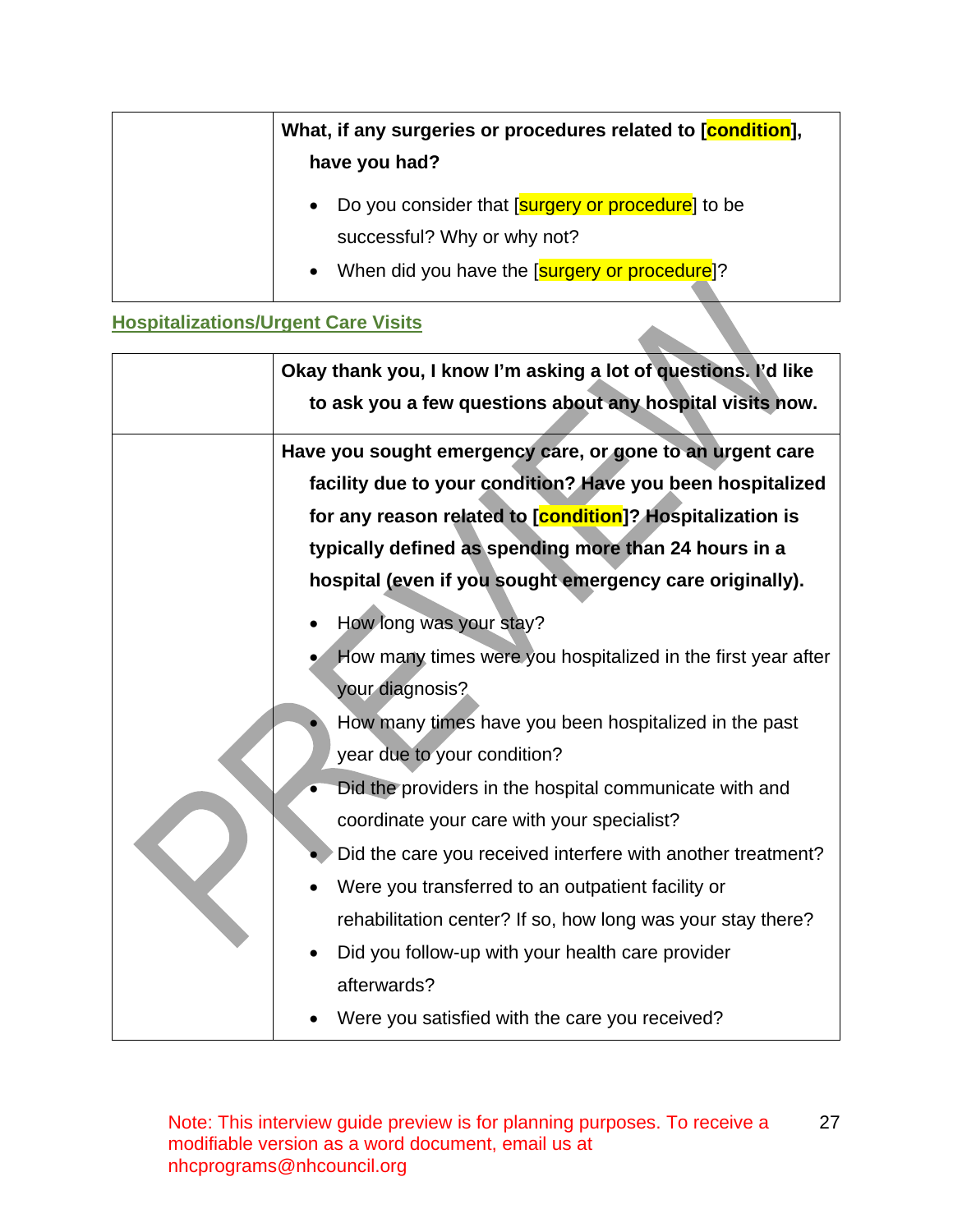|  | Did you experience any bias or stigma in the urgent care or |
|--|-------------------------------------------------------------|
|  | emergency room?                                             |

<span id="page-27-0"></span>**Life Factors (Hospitalizations/Urgent Care Visits)**

|                                     | Point to "life factors" on the map.                      |
|-------------------------------------|----------------------------------------------------------|
|                                     | How did the "life factors" affect your experience at the |
|                                     | hospital? Did these life factors make your experience    |
|                                     | easier or harder?                                        |
|                                     | How did the "life factors" affect your decision to seek  |
|                                     | emergency care/urgent care? Did these life factors make  |
|                                     | your experience easier or harder?                        |
| <b>Clinical Trial Participation</b> |                                                          |

<span id="page-27-1"></span>

|  | And now I have a few questions about clinical trials. A clinical<br>trial is a type of research designed to learn more about<br>how our bodies respond to medicines or other treatments. |
|--|------------------------------------------------------------------------------------------------------------------------------------------------------------------------------------------|
|  | Have you ever explored the possibility of taking part in a                                                                                                                               |
|  | clinical trial? Why or why not?                                                                                                                                                          |
|  | If yes:                                                                                                                                                                                  |
|  | How did you learn about clinical trials?                                                                                                                                                 |
|  | Did you learn about clinical trials related to your condition                                                                                                                            |
|  | generally or was there a specific clinical trial that prompted                                                                                                                           |
|  | your interest?                                                                                                                                                                           |
|  | Did you tell your health care provider you were interested in                                                                                                                            |
|  | participating in a clinical trial? Or did your health care                                                                                                                               |
|  | provider suggest one?                                                                                                                                                                    |
|  | Did you end up doing that clinical trial?<br>O                                                                                                                                           |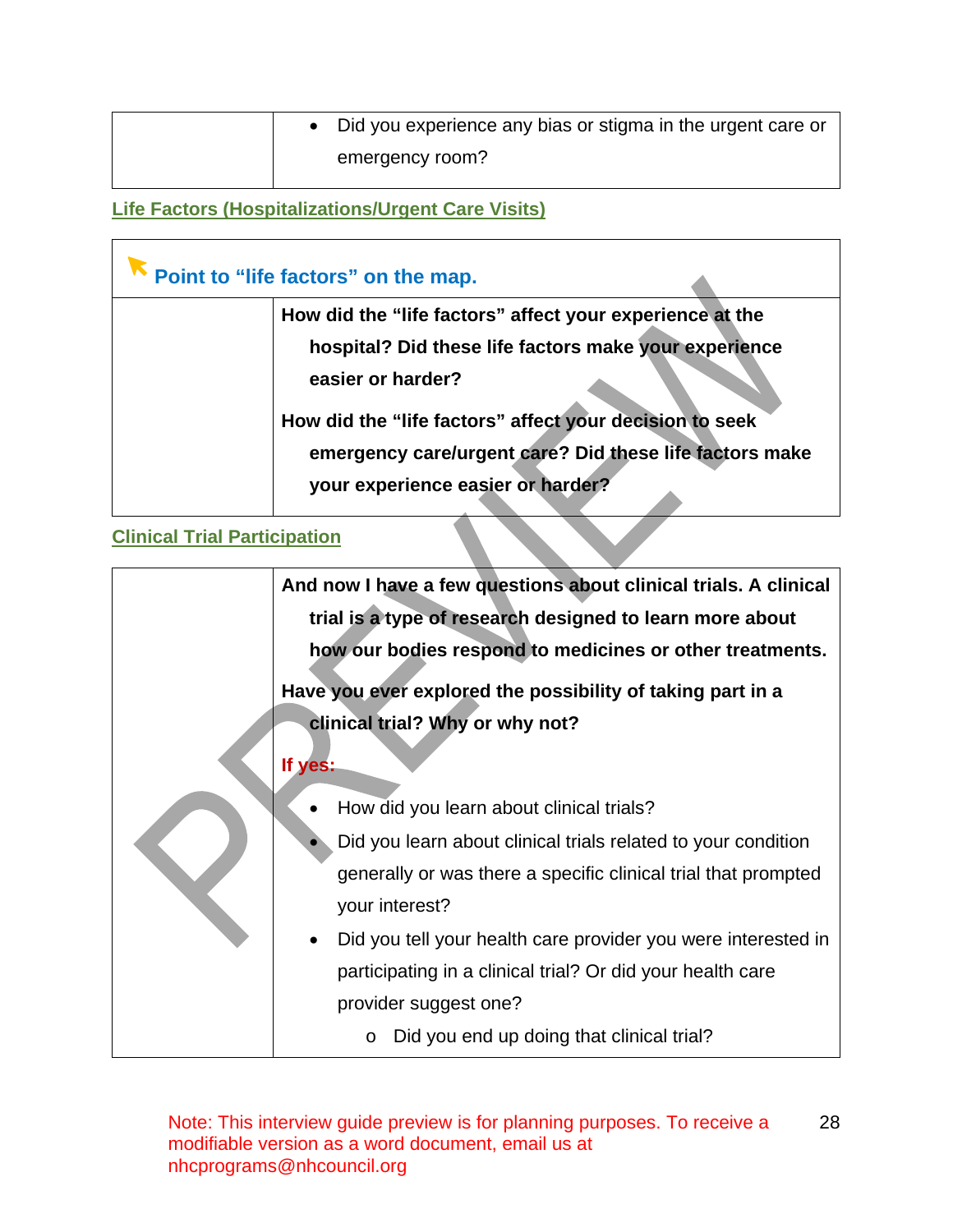| What made you decide if you would or would not take part   |
|------------------------------------------------------------|
| in a clinical trial?                                       |
| If they did take part in a clinical trial:                 |
| How many clinical trials have you participated in?         |
| Describe your experiences, good and bad.                   |
| Did you feel like you fully understood what was expected   |
| from you as a participant in the trial? Why or why not?    |
| • Was there anything about the process/experience that you |
| would change?                                              |
| At the end of the process, did you still have questions or |
| concerns that were never answered?                         |

<span id="page-28-0"></span>**Life Factors**

Г

| Point to "life factors" on the map.                                                                                                                                                                                                                                                                                    |
|------------------------------------------------------------------------------------------------------------------------------------------------------------------------------------------------------------------------------------------------------------------------------------------------------------------------|
| Let's go back to the "life factors" and how they may have<br>affected your life after you got a diagnosis? Tell me about<br>what was going on with them at the time after diagnosis.<br>For example, did family support, access to insurance,<br>financial concerns, or multiple conditions affect your<br>experience? |
| What life factors made things easier? How?<br>What life factors made things more challenging? How?                                                                                                                                                                                                                     |

# <span id="page-28-1"></span>**Care Coordination & Multiple Chronic Conditions**

| If you have more than one chronic condition, how do you<br>coordinate your care for these conditions? |
|-------------------------------------------------------------------------------------------------------|
| • How has having multiple chronic conditions affected<br>your life?                                   |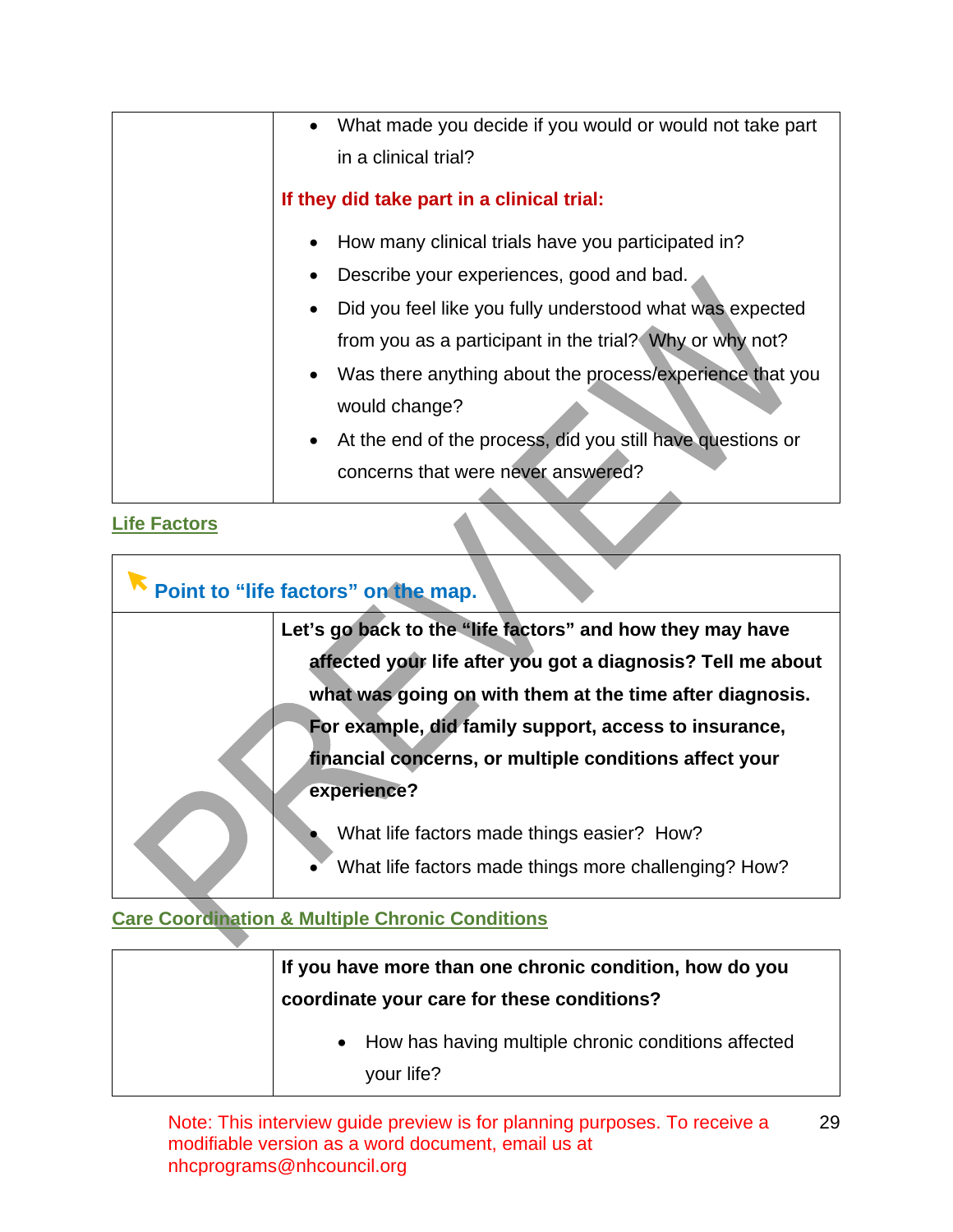| Do your providers communicate with each other and        |
|----------------------------------------------------------|
| coordinate your care when exploring treatment options?   |
| Please describe for me how having more than one<br>٠     |
| condition affected your                                  |
| finances<br>$\circ$                                      |
| profession or career<br>$\circ$                          |
| family<br>O                                              |
| lifestyle<br>$\circ$                                     |
| o mental or emotional well being                         |
| How has the way you are experiencing [condition] changed |
| over time? How has your care adapted to those changes?   |
| Have treatments built upon one another?                  |
| Have you had any negative effects occur because your     |
| care was not coordinated?                                |
|                                                          |

## <span id="page-29-0"></span>**Wellbeing and burden of disease**

| I'd like to hear about your overall wellbeing now. Please talk |
|----------------------------------------------------------------|
| to me about how [condition] effects your emotional             |
| wellbeing or mental health. Please share as much as you        |
| feel comfortable sharing. I know this can be a difficult       |
| topic.                                                         |
| Have you experienced feeling less motivated, down,             |
| overwhelmed, or depressed? Would you feel comfortable          |
| telling me more about these feelings?                          |
| Does it affect your concentration or ability to complete       |
| tasks?                                                         |
| Have you felt any stigma or bias due to your specific          |
| condition? Or symptoms?                                        |
| How is your ability sleep?                                     |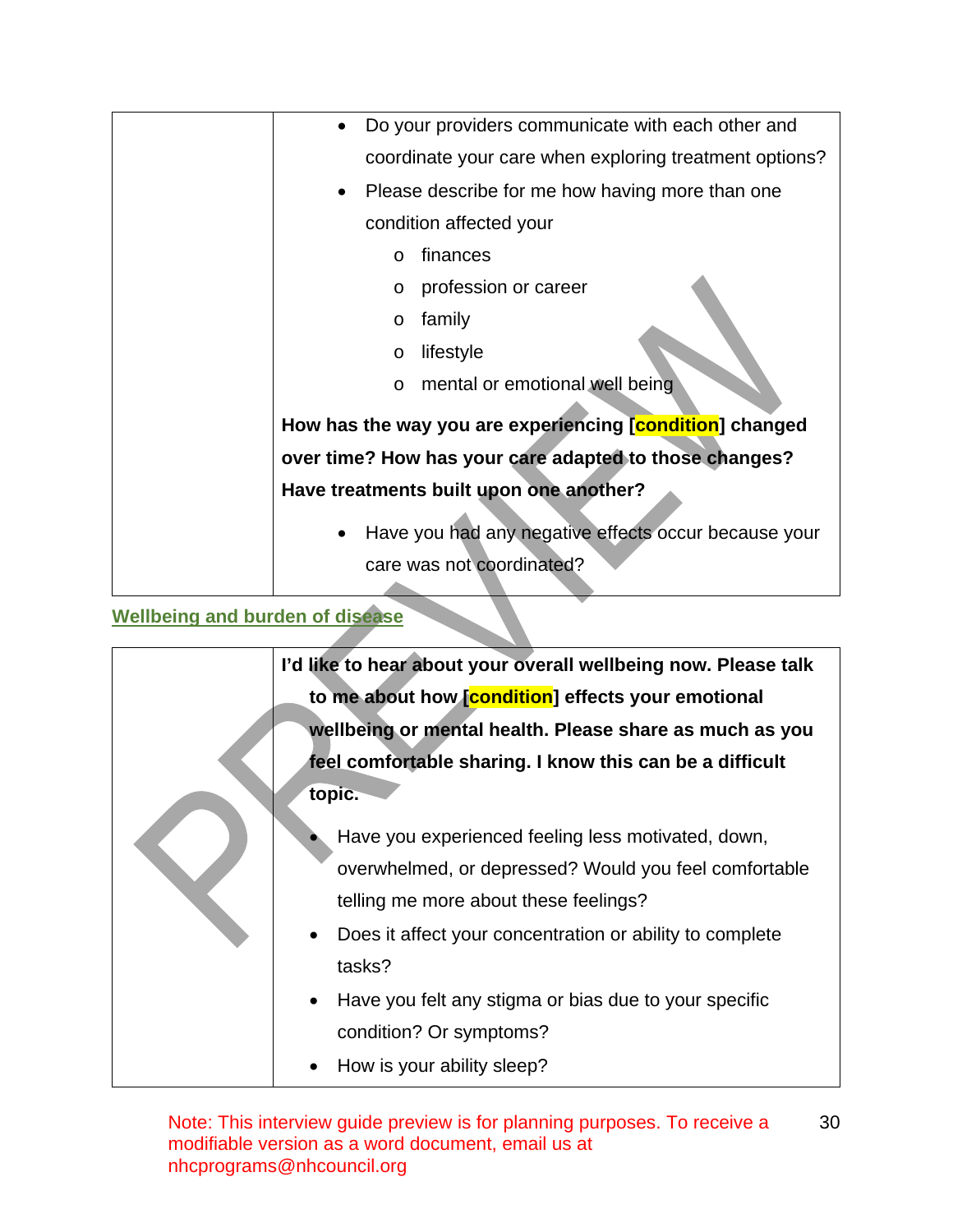| Have you sought help to address any mental health<br>$\bullet$            |
|---------------------------------------------------------------------------|
| concerns? If so, how do you feel about the quality of mental              |
| health care you have received?                                            |
| Is there anything else related to emotional or mental health<br>$\bullet$ |
| or sleep you would like to add?                                           |
| Please think about the daily activities that are important to             |
| you or that you like to do. How has [condition] impacted                  |
| your ability to those things?                                             |
|                                                                           |
| How is your ability to move around affected by having                     |
| [condition]?                                                              |
| Do you find yourself needing more help around the house or                |
| with things like getting dressed?                                         |
| How has having [condition], or symptoms related to it,                    |
| affected your family or other loved ones?                                 |
| How about your family's finances? What types of expenses<br>$\bullet$     |
| do you have now that you didn't have before you were                      |
| diagnosed?                                                                |
| How has your condition affected your relationships? This                  |
| could be with a spouse or significant other, friends, work                |
| colleagues.                                                               |
| How does having [condition] impact your social                            |
| interactions? Such as day-today interactions with people                  |
| outside your home?                                                        |
| Are there things that you would like to do that aren't                    |
| possible because of your [condition]?                                     |
| Probe: This could be things like furthering your education,               |
|                                                                           |
| going on vacations, or sending your children (or                          |
| grandchildren) to summer camp.                                            |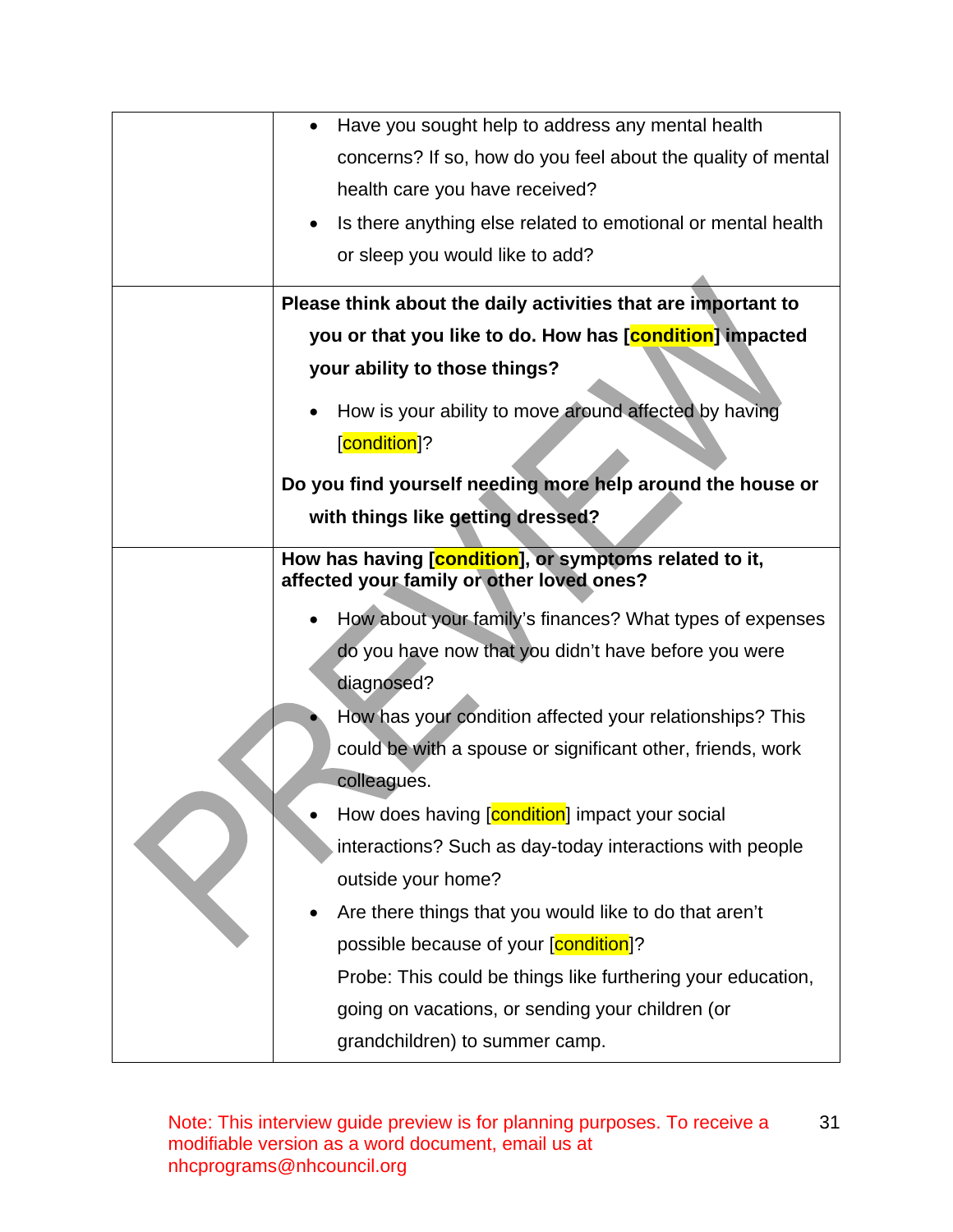| What are the barriers you experiencing that make these<br>$\bullet$<br>things not possible?                                                                                                                                                                                     |
|---------------------------------------------------------------------------------------------------------------------------------------------------------------------------------------------------------------------------------------------------------------------------------|
| How has the way you are experiencing [condition] changed<br>over time?                                                                                                                                                                                                          |
| What do you know now that you wish you would have known<br>at the start of your journey? When all this began.                                                                                                                                                                   |
| What worries you most about your condition?                                                                                                                                                                                                                                     |
| Did you have any positive or negative experiences you would<br>like health care providers and researchers to know about?<br>This could be anything to do with your condition such as<br>an experience with symptoms, medication, health care<br>providers, stigma or bias, etc. |

### **Quality Measurement**

<span id="page-31-0"></span>

| <b>Quality Measurement</b> |                                                                                                                                                                                                                                                                                                                                                                                       |  |
|----------------------------|---------------------------------------------------------------------------------------------------------------------------------------------------------------------------------------------------------------------------------------------------------------------------------------------------------------------------------------------------------------------------------------|--|
|                            | When you think about the health care system, what do you                                                                                                                                                                                                                                                                                                                              |  |
|                            | think are signs of "good" quality care?                                                                                                                                                                                                                                                                                                                                               |  |
|                            | And what do you think are signs of "bad" quality care?                                                                                                                                                                                                                                                                                                                                |  |
|                            | We have choices in what provider we see and what hospital or<br>clinic we go to.                                                                                                                                                                                                                                                                                                      |  |
|                            | If a friend or family member needed a recommendation,<br>what would be most important things you would tell them in<br>making a recommendation for a doctor, clinic, or hospital?<br>If you needed a recommendation from a friend or family<br>member, what are the things that would be most important<br>to you that you would want to know about a doctor, clinic,<br>or hospital? |  |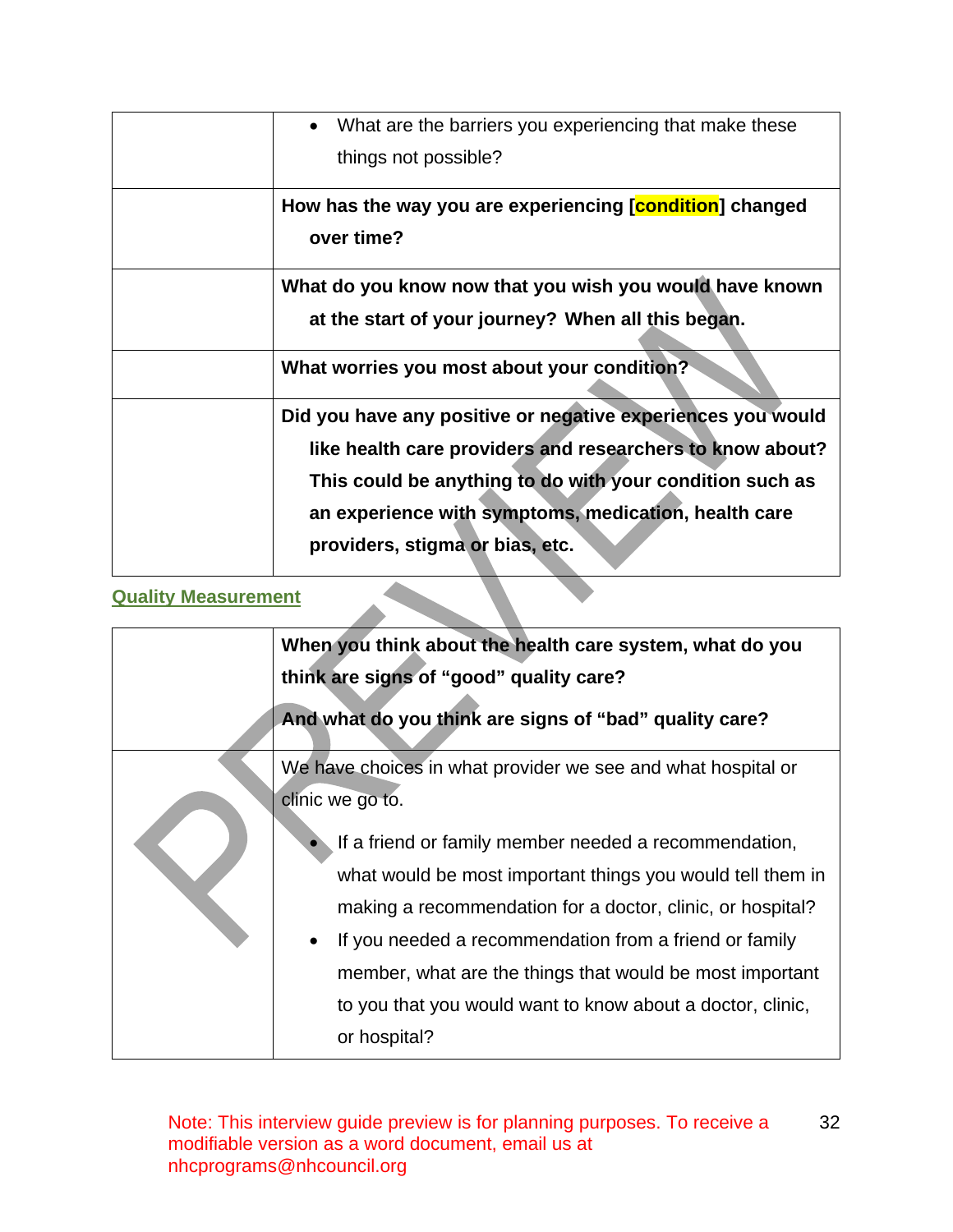<span id="page-32-0"></span>

|                        | What things would make you recommend a provider or                                                 |
|------------------------|----------------------------------------------------------------------------------------------------|
|                        | service to someone else?                                                                           |
|                        | What things would make you NOT recommend a health                                                  |
|                        | care provider or service to someone else?                                                          |
|                        |                                                                                                    |
| <b>Genetic testing</b> |                                                                                                    |
|                        | If the participant's condition is hereditary or if there are gene-<br>specific therapies available |
|                        | Have you heard of genetic testing?                                                                 |
|                        | If no, give description:                                                                           |
|                        | Genetic testing is when a health care provider takes a small                                       |
|                        | sample of your blood, skin, or other tissue to test your                                           |
|                        | genes. Genes are chemical codes in your body that you                                              |
|                        | inherit from your parents. Some diseases are caused by                                             |
|                        | abnormalities or changes in a person's genes. Genetic                                              |
|                        | testing can lead to finding a disease earlier, understanding                                       |
|                        | more about it, or helping to make decisions about which                                            |
|                        | treatment will work best. Generally, it takes about 1 month                                        |
|                        | to complete the process, which includes meeting with a                                             |
|                        | gene specialist.                                                                                   |
|                        | Knowing what you know now, would you have                                                          |
|                        | wanted to have genetic testing done before your                                                    |
|                        | diagnosis?                                                                                         |
|                        | If yes:                                                                                            |
|                        | Would you have wanted to have genetic testing done:                                                |
|                        | Before any symptoms appeared so you could                                                          |
|                        | understand your risks for certain health conditions                                                |
|                        | and medication-related problems?                                                                   |
|                        |                                                                                                    |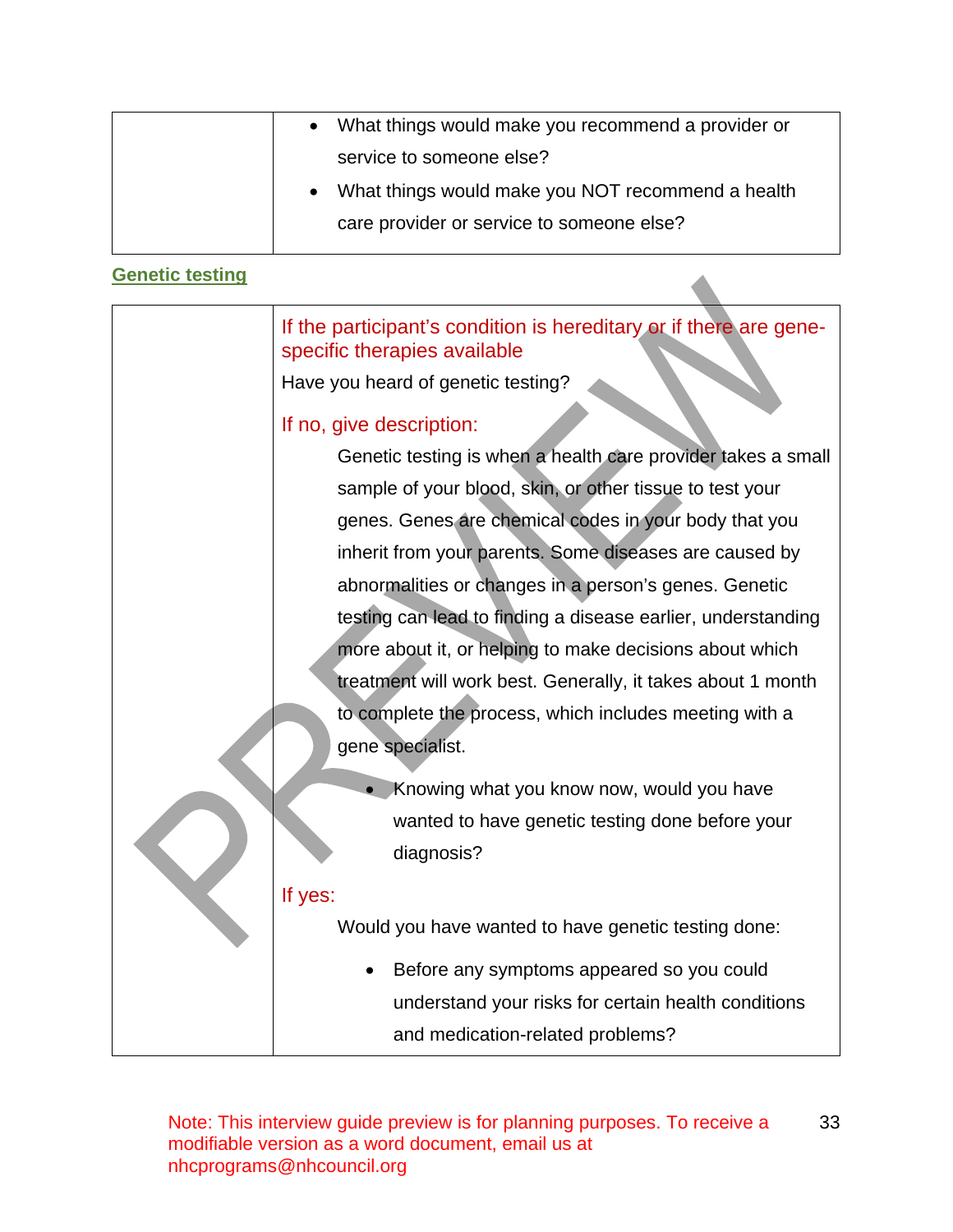| • OR as soon as symptoms appeared so you could        |
|-------------------------------------------------------|
| understand your risks for other health conditions and |
| possible available treatment options?                 |
| What concerns do you have about genetic<br>$\circ$    |
| testing?                                              |
| What do you think are possible benefits of<br>$\circ$ |
| genetic testing?                                      |

### <span id="page-33-0"></span>**Desired Outcomes and Life Aspirations**

| Point to the blue box on the right island "Desired outcomes and life<br>aspirations" box at the end of the path. |                                                                                                                                                                                                                                                                                                                                                                                                           |  |
|------------------------------------------------------------------------------------------------------------------|-----------------------------------------------------------------------------------------------------------------------------------------------------------------------------------------------------------------------------------------------------------------------------------------------------------------------------------------------------------------------------------------------------------|--|
|                                                                                                                  | We have reached the last few questions. I'd like to talk about<br>your everyday aspirations or goals, and desired<br>outcomes. These are things such as wanting to spending<br>time in your garden, with your kids (or grandkids), riding a<br>bike, or keeping your balance as you walk.<br>Could you speak a little about the everyday goals and hopes<br>you have and use as motivation on tough days? |  |
|                                                                                                                  | Which outcomes are most important to you when it comes to<br>your [condition]?<br>Outcomes might relate to how you feel, for example fewer<br>symptoms; how you function, such as being able to<br>exercise or walk to work; or living longer.                                                                                                                                                            |  |
|                                                                                                                  | What were your aspirations before your condition was diagnosed?<br>How have your aspirations changed because of your<br>diagnosis? How have they changed across the map over<br>time?                                                                                                                                                                                                                     |  |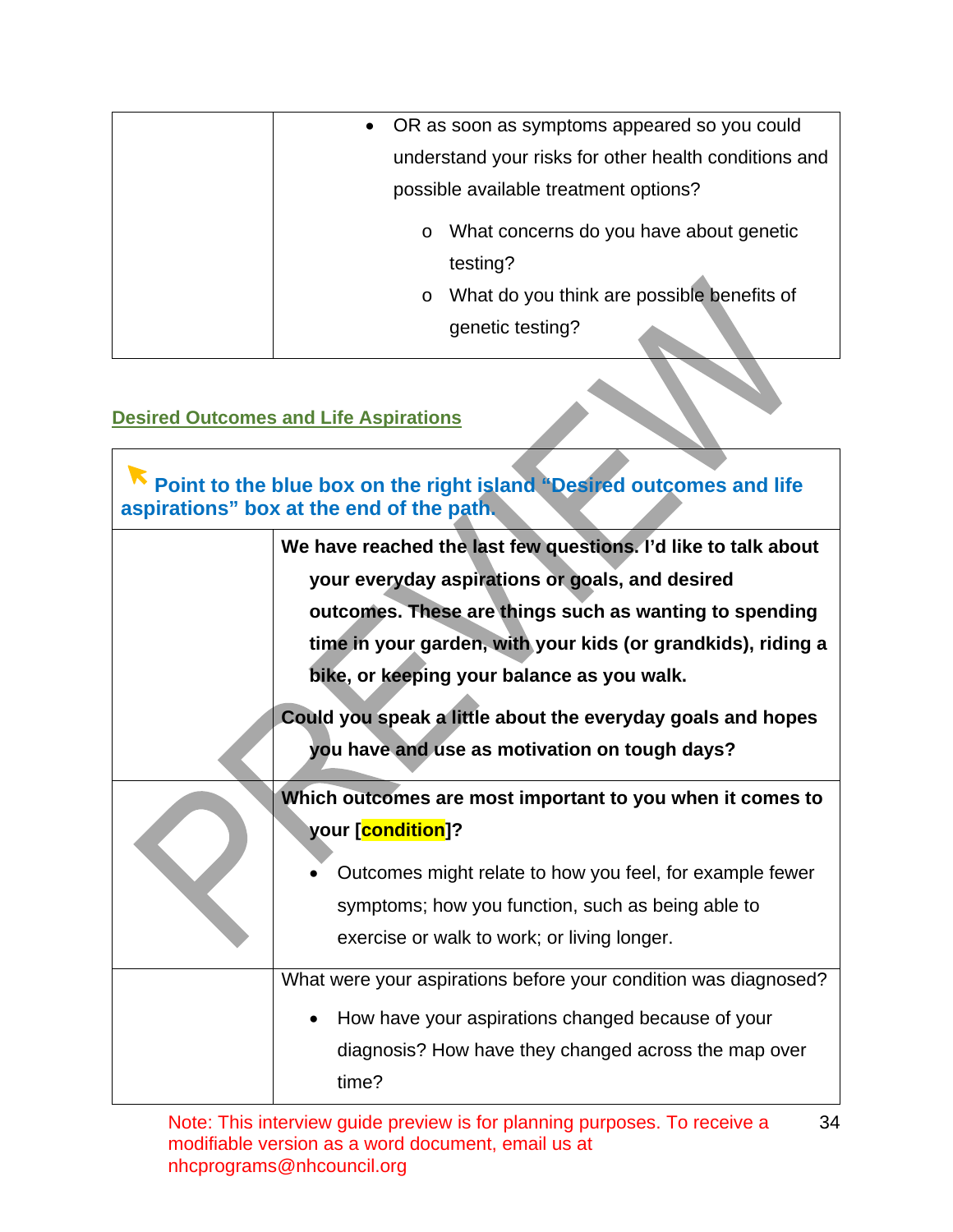| • What influenced those changes?                                                                                                                               |
|----------------------------------------------------------------------------------------------------------------------------------------------------------------|
| Was there something that gave you hope or motivation since<br>[beginning of patient journey – refer to symptoms or first visit with<br>provider <sup>1</sup> ? |
| For example, is there an outcome that you are trying to<br>$\bullet$<br>reach that kept you going through treatment or pushed you<br>to get a diagnosis?       |

## <span id="page-34-0"></span>**Closing**

| Is there anything else you would like to add about your<br>experience with [condition] that we didn't touch on but<br>you think is important?                                      |
|------------------------------------------------------------------------------------------------------------------------------------------------------------------------------------|
| Is there anything else you would like to tell researchers about<br>having your condition?<br>Is there anything you would like to tell policymakers about having<br>your condition? |
| Are there resources you wish existed, but you haven't been<br>able to find?                                                                                                        |

# <span id="page-34-1"></span>**Feedback on Tools**

| Before we end this session, I would like to just ask a few questions |
|----------------------------------------------------------------------|
| about the tools and interview itself. We are always trying to        |
| improve the way we do things.                                        |
|                                                                      |
| Do you have any feedback on the Map we used during this              |
| interview?                                                           |
| Was it helpful in answering my questions?<br>$\bullet$               |